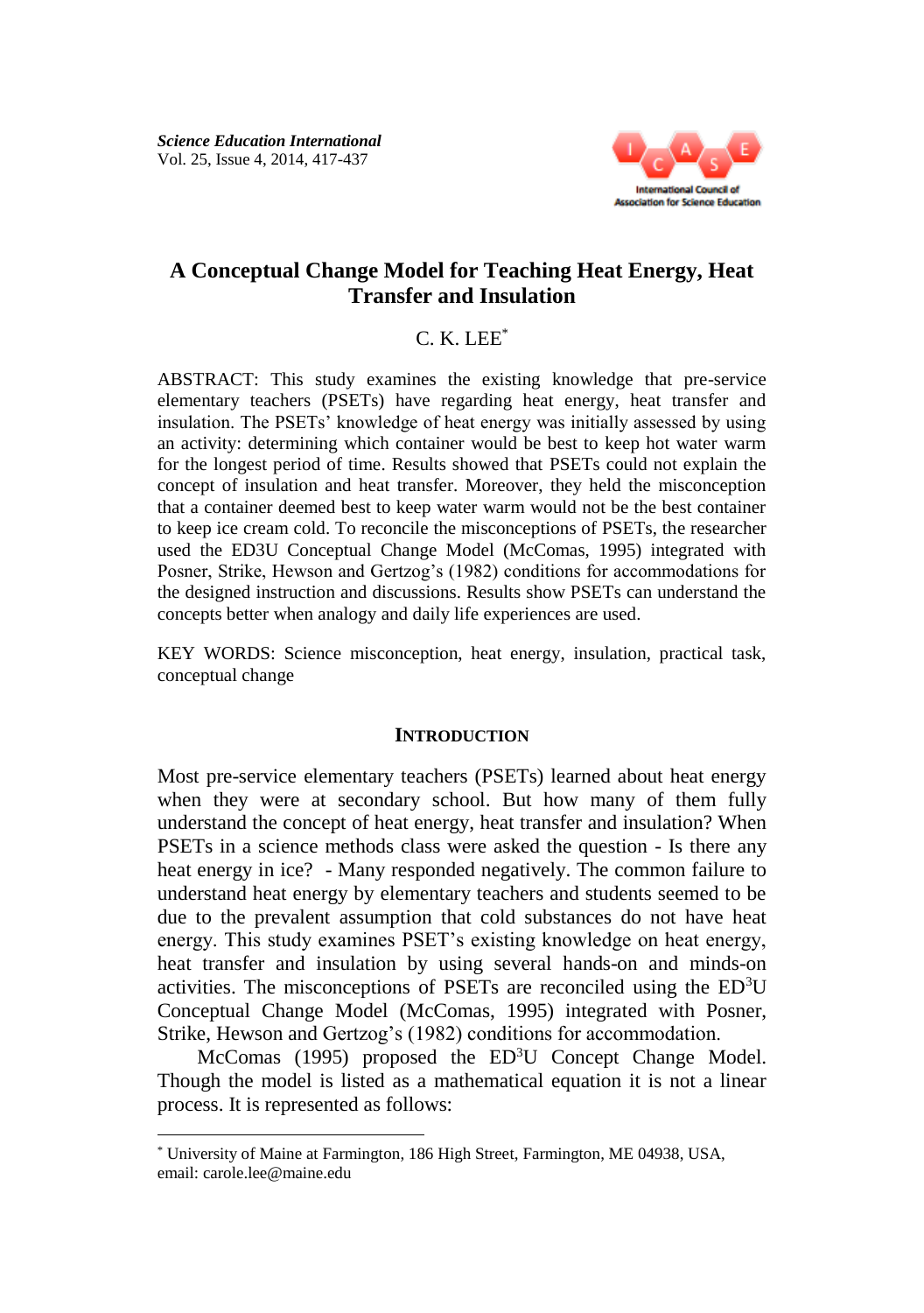## $ED^{3}U = Explore + Diaonose + Design + Discuss + Use$

The model consists of five iterative phrases and the process can move forward or backward depending on the perceptions and understanding of students. The first phase is teachers diagnosing students' personal understanding and prior knowledge toward a phenomenon by allowing them to explore the phenomenon freely using hands-on activities. Students' concepts toward the phenomenon are revealed through class discussions or written artefacts. It is vital for teachers to understand how students perceive the concepts: Do students fully understand the concepts or do they have misconceptions? This diagnostic stage is for teachers to know the thinking of the students and to see if the preconceptions of students fit with the concepts or not fit with what they are going to learn. From the gathered information indicating how much students know, not know or are confused about the concepts, teachers can target the appropriate teaching pedagogies. Teachers can design and provide students with further hands-on activities to challenge students' current or limited knowledge. At the end of the stage, students are expected to acquire the new knowledge and to apply the knowledge learned to a new situation, and at the same time students' misconceptions are reconciled.

Students who have misconceptions need to undergo a conceptual change process before they can acquire the new knowledge. The existing conception held by the student needs to be challenged and restructured, often away from an alternative or misconception and toward the dominant conception held by experts in the field (Chi & Roscoe, 2002). Posner, Strike, Hewson and Gertzog (1982) state that to reconstruct students' conceptual frameworks they have to be dissatisfied with the existing concepts; and accept the new conceptions that are intelligible, plausible and fruitful.

In the "Explore" stage of the ED<sup>3</sup>U Conceptual Change Model, the researcher employed for PSETs one of the 1997 TIMSS (Third International Mathematics and Science Study, Harmon et al., 1997) practical tasks for fourth graders as the lead activity. The TIMSS practical tasks were seen as a good teaching resource as the activities integrate science content knowledge with practical skills. During the analysis of results, PSETs were faced with cognitive and affective conflicts as various containers were identified by their classmates. Using different but related activities, the researcher diagnosed the preconceptions and misconceptions of the PSETs. A variety of instructional designs, such as hands-on activities, discussions, assessment probe, and interviews were used in order for PSETs to be aware of their misconceptions and to construct their own correct science concepts.

Feedback from the PSETs showed their misconceptions were reconciled mainly through discussion with classmates and also through individual interviews with the researcher. Watson and Konicek (1990)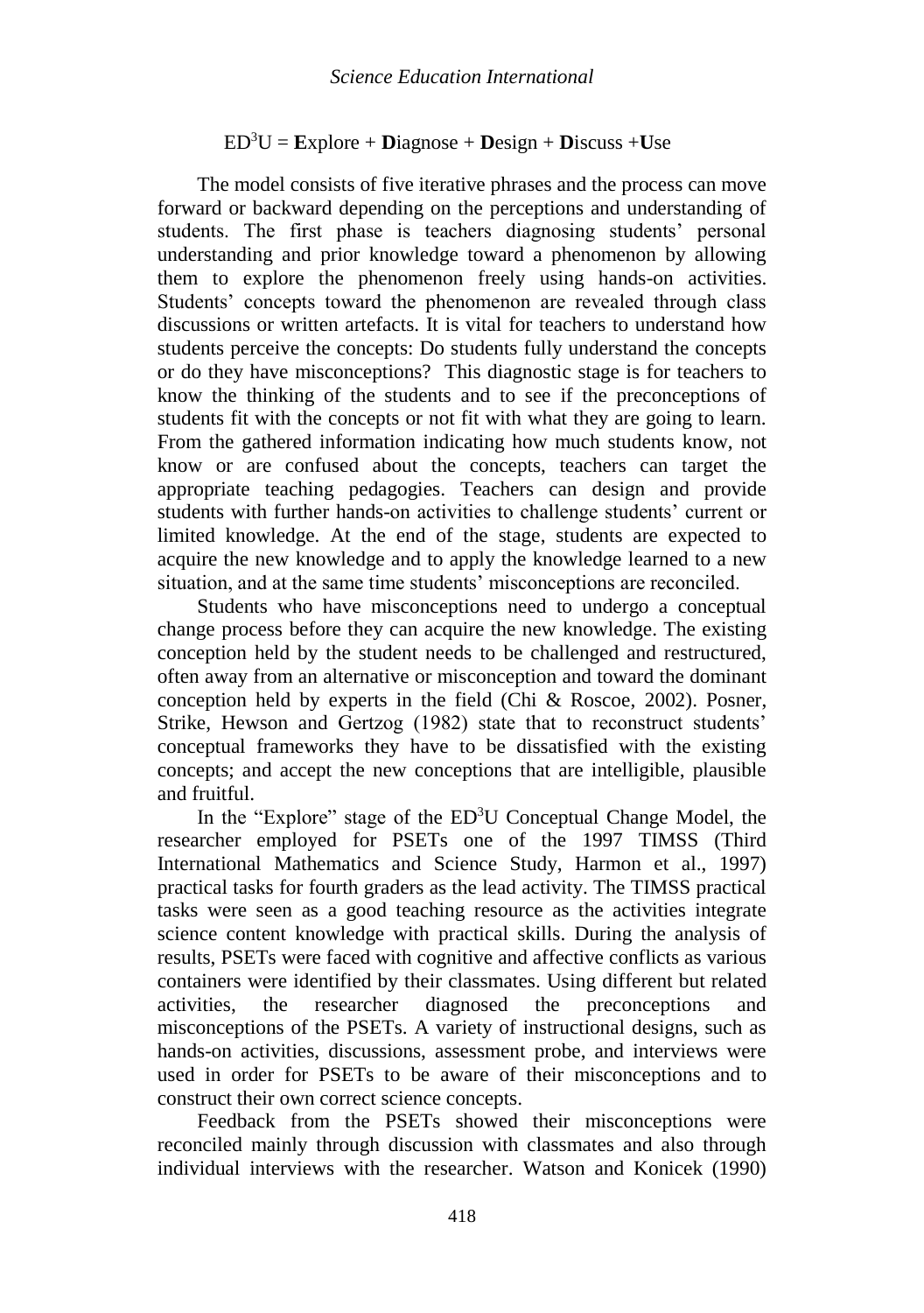stated that the substitution of one theory for another in the conceptual change process was difficult and it was "not as easy as erasing the chalkboard." In this study, the researcher allowed the PSETs to explore their misconceptions on heat energy, how misconceptions could be changed and how science concepts could be taught in an interesting way. Most importantly, PSETs through their own learning experience realized the reconciliation of misconceptions was crucial in helping students construct the relevant science knowledge.

The purpose of this study is to reconcile the misconceptions PSETs have on heat energy using the ED<sup>3</sup>U Conceptual Change Model integrated with the conditions for accommodation. At the same time, the researcher wants PSETs to learn the instructional strategies for teaching conceptual change. The study is guided by the following research questions:

- 1. What conceptions do PSETs hold about the concept of heat energy, heat transfer and insulation?
- 2. What misconceptions do PSETs have?
- 3. Can the PSETs misconceptions be reconciled? If so, in what way?

(No research question related to the usefulness of the  $ED<sup>3</sup>U$  model)

### **LITERATURE REVIEW**

Research on science misconceptions and pedagogy of conceptual change were popular in 1970s. Since then, various terminologies have been used for misconception, such as naive concepts (Pine, Messer, & St. John, 2001); preconceptions (Benson, Wittrock & Baur, 1993); alternative views (Gabel, Stockton, & Monaghan, 2001; Loughran, 2007); and alternative conceptions (Hewson  $\&$  Hewson, 2003). For simplicity, this paper used misconception as this was commonly known by teachers. In this study, the researcher adopted Keeley's explanation of misconceptions which is the "pre-existing ideas held by students that are contrary to modern scientific thinking about the natural world" (Keeley, 2012).

After 40 more years, science misconceptions still existed among teachers and students (Gomez-Zwiep, 2008; LoPresto & Murrell, 2011) because misconceptions were "highly robust" (Viennot, 1979) and not easy to dispel. Studies by Viennot (1979) and Driver (1973) showed that erroneous beliefs of personal experiences led to the formation of misconceptions. For example, personal experiences demonstrated that the sun was moving instead of the earth, and a heavy object fell faster than a light object. Yet, based on the Copernicus's theory, it has been believed that the Sun was stationary and the Earth was revolving around the Sun. Similarly, based on Newton's theory on gravity, people believed that a heavy object and a light object land on the ground at the same time,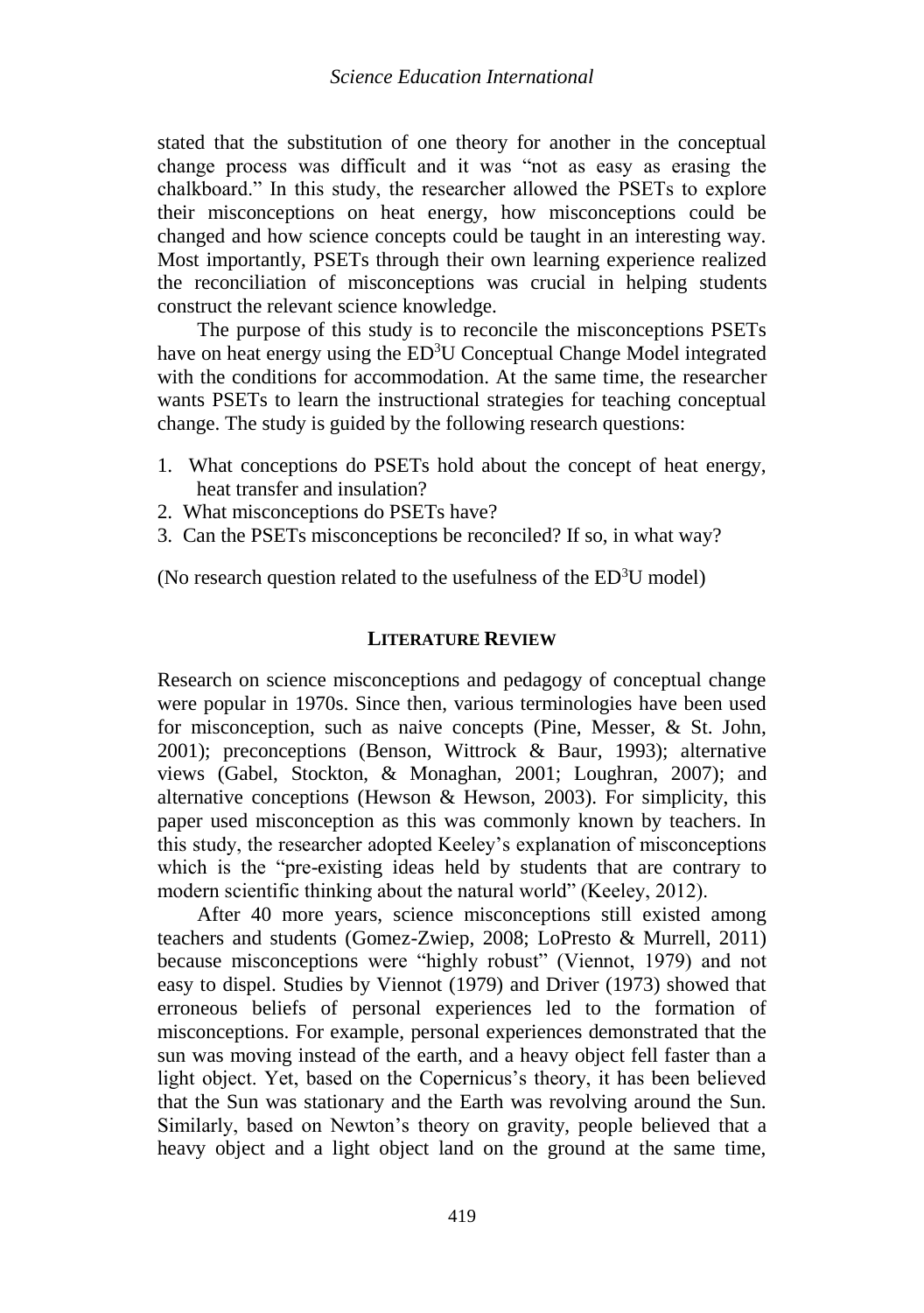without taking into consideration the effect of air resistance. The possession of misconceptions hindered the progress of science learning (Bransford, Brown, & Cocking, 2000; Donovan & Bransford, 2005; Duit & Treagust, 2003) and the longer a misconception was not challenged, the more likely it was rooted in one's brain (Gooding & Metz, 2011). Misconceptions were not just misunderstandings of a concept, but involved many interrelated concepts that a person could use to explain a phenomenon (Southerland, Abrams, Cummins & Anzelmo, 2001; Gooding & Metz, 2011). If students could grasp the concepts correctly, they were expected to be able to extend the knowledge within and beyond the specific context. Allen and Coole (2012) stated elementary teachers were the "first line of defence" to help children from acquiring the science misconceptions. In reality, many science abstract concepts were challenging to elementary teachers, because they lacked scientific understanding and confidence (Jarvis, Pell, & McKeon, 2003; Lindgren, 2003; Pine, Messer, & St. John, 2001).

Epistemologically, conceptual change in science can be divided into two phases. Lakatos (1970) states that a theory needs to be rejected when it generates problems which cannot be understood, or explained. Gradually, a new theory develops to replace the old, provided the new theory can solve the problem or can be further investigated. Applying Lakatos's theory to a classroom learning situation, it means that students, if they find their existing concepts cannot fit into the explanation of a phenomenon, they modify their existing concepts to deal with the new phenomena. Posner et al. (1982) refers to this kind of conceptual change as assimilation; whereas Duit and Treagust (2003) considers the conceptual change as conceptual capture or weak knowledge restructuring since it needs only a slight adjustment. The further phase of conceptual change requiring a strong and radical restructuring of knowledge is called conceptual exchange, or accommodation (Duit & Treagust, 2003). In this modification, the learner's current concepts are inadequate to understand the new concept and the learners need to reorganize or replace their existing concepts based on their "conceptual ecology" (Toulmin, 1972). The "conceptual ecology" is the concept which governs the conceptual change and it incorporates different kinds of knowledge the learner holds, such as anomalies, analogies and beliefs (Isabelle & de Groot, 2008). According to Posner et al. (1982), four conditions are essential for the conceptual change. First, students must be dissatisfied with their existing conceptions; and the new concepts must be intelligible, plausible and finally, have the potential to be further investigated.

Misconceptions can be dispelled by confronting students with contradictory evidence. Watson and Konicek (1990) describe a study in which students misunderstand that their hats and sweaters can produce heat because students base their thinking on their own winter experience.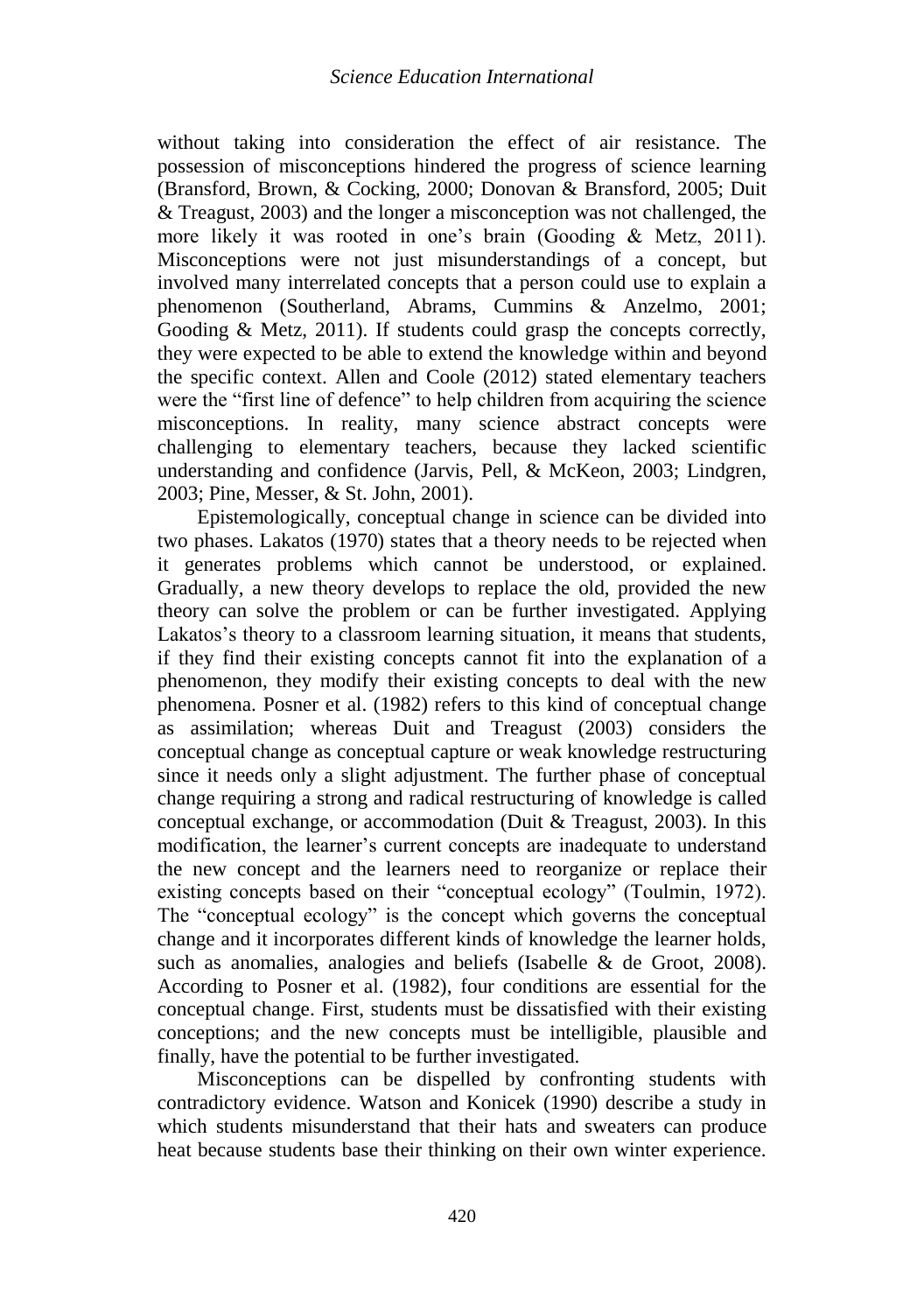To change children's misconceptions, it seems teachers need to confront the deceptive preconceptions of students by allowing them to undertake hands-on activities, and letting them realize the discrepancies that occur. Nevertheless, a barrier seems to come from one's stubbornness and the trusting lifelong convictions which supersede one's logical reasoning. Under such circumstances, teachers cannot expect students to change their old ideas, even if contradictory evidence has been shown. It is human nature to refuse to admit the errors or beliefs that one has held for such a long time. A video documentary, Minds of Our Own (Harvard-Smithsonian Centre for Astrophysics, 1997), shows a middle school student persistently saying that she can still see the apple in total darkness even though she fails to see it in an authentic situation. She has a strong conviction that she can see the apple when her eyes get used to the environment of complete darkness.

Another factor that contributes to misconceptions is the vernacular usage versus the scientific usage of non-scientific terms (Keeley, 2012; Rosebery, Ogonowski, DiSchino & Warren, 2010; Watson & Konicek, 1990). The term "heat" in the science world is considered as a measurable quantity existing in all objects (Hawkins, 1978; Rosebery et al., 2010). On the other hand, heat is preconceived as a sensory function of "hot" or "cold" for most people, especially children. Thus, the perception of heat as temperature felt by the human body conflicts greatly with the scientific concept of heat which is considered an abstract quantity.

### **METHODOLOGY**

### *Participants*

A pilot study was conducted in 2011 with 14 PSETs in an elementary science methods class to assess the suitability of the science knowledge and the process skills of a practical task. The practical task was to investigate which container kept hot water warm for the longest period of time. A follow-up study that included the same practical task with the addition of pre- and post-assessment, use of an assessment probe and interviews was carried out in 2012 with 20 PSETs. Like the 2011 group, the 2012 group also undertook a practical task and answered five questions based on the data collected. In order to have an in-depth understanding of the heat energy concept of the PSETs in the 2012 group, an assessment probe was adopted to diagnose further their concept of heat energy and heat transfer. Individual interviews with all 20 PSETs in the 2012 group were conducted. The interview questions were based on the responses of the PSETs on the practical task, assessment probe and observations made by the researcher during their class discussions.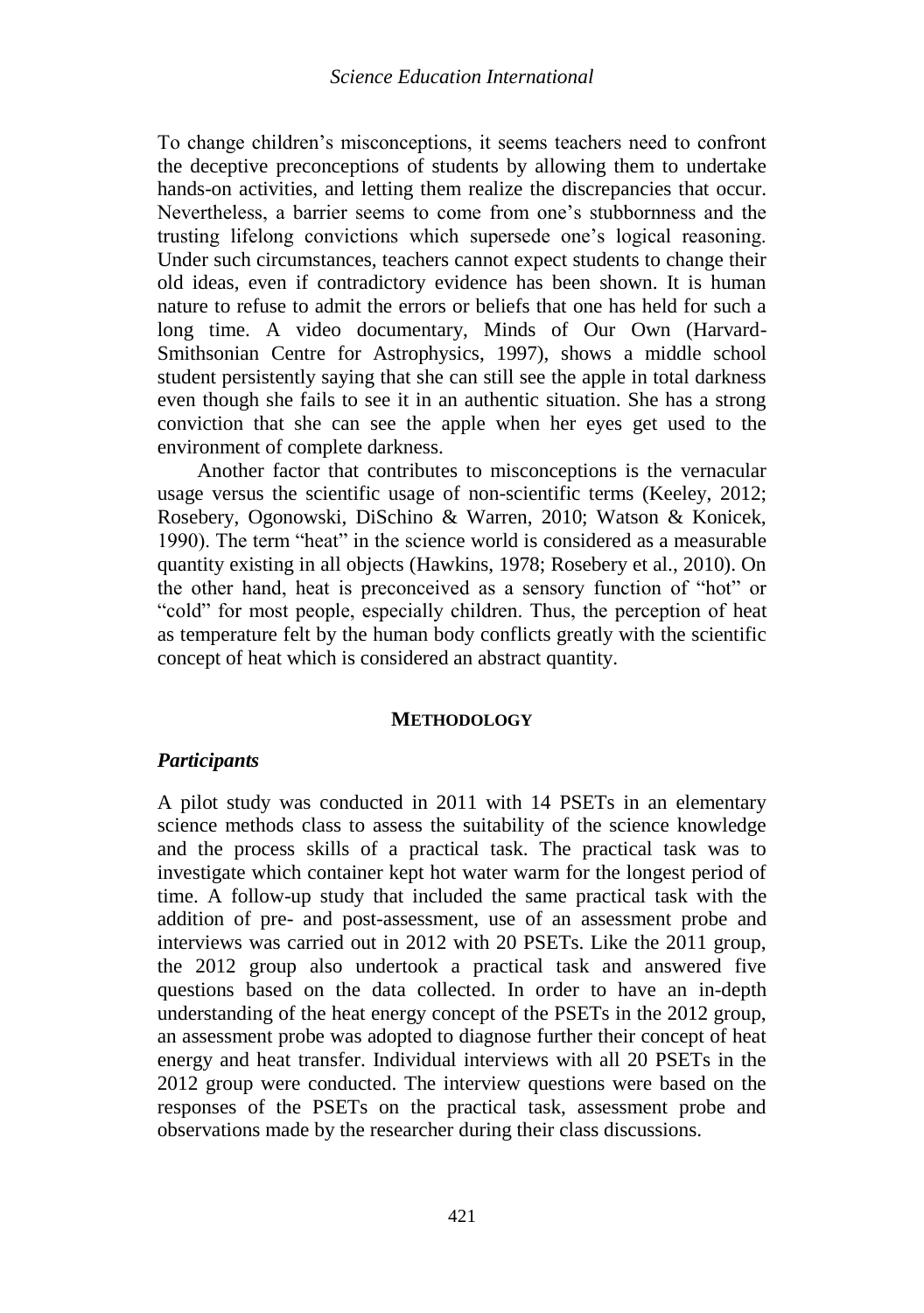### *Assessment Instruments*

Several assessment instruments were designed to diagnose the preconception of the PSETs and to assess whether they had fully acquired the concept of heat energy, heat transfer and insulation. The instruments used were:

## *Pre- and Post-assessment Quiz*

A pre- and post-assessment quiz which consisted of three questions was given to the 2012 group at the beginning and end of the semester. The three questions were:

- 1. Tell me what you know about energy.
- 2. Can energy be created or destroyed? Please justify your answer by what you know or have learned from your experience.
- 3. If your answer is 'yes' to question 2, tell me the kind or type of energy that can be created or destroyed.

### *Practical Task*

The practical task instrument is an adaptation of the 1997 TIMSS Performance Assessment for fourth grade students. It assesses students' ability to observe and record measurements of temperature while probing the understanding of the concept of insulation. The researcher believes that if such performance assessment is given to fourth grade elementary students, it is imperative that elementary science teachers need to have a solid base in the assessed knowledge and skills. The practical task is to determine which container is best for keeping hot water warm for the longest time. For this the PSETs are given three cups made of different materials - porcelain, foam and paper. Instructions for the set up and all necessary materials for doing the practical task are provided (Appendix 1). The tasks of the PSETs are to record the temperature of the hot water in each container over a ten-minute interval and to answer the questions.

### *Assessment Probe*

An assessment probe, Ice-Cold Lemonade (taken from Uncovering Student Ideas in Science, Vol.2 by Keeley, Eberle, & Tugel, 2007) was administered two weeks after the discussion of the practical task. The Ice-Cold Lemonade assessment probe described the phenomenon of heat transfer in a cup of ice-cold lemonade. Below is given a description of the assessment probe. PSETs needed to choose the best option for the explanation.

> It was a hot summer day. Mattie poured herself a glass of lemonade. The lemonade was warm, so Mattie put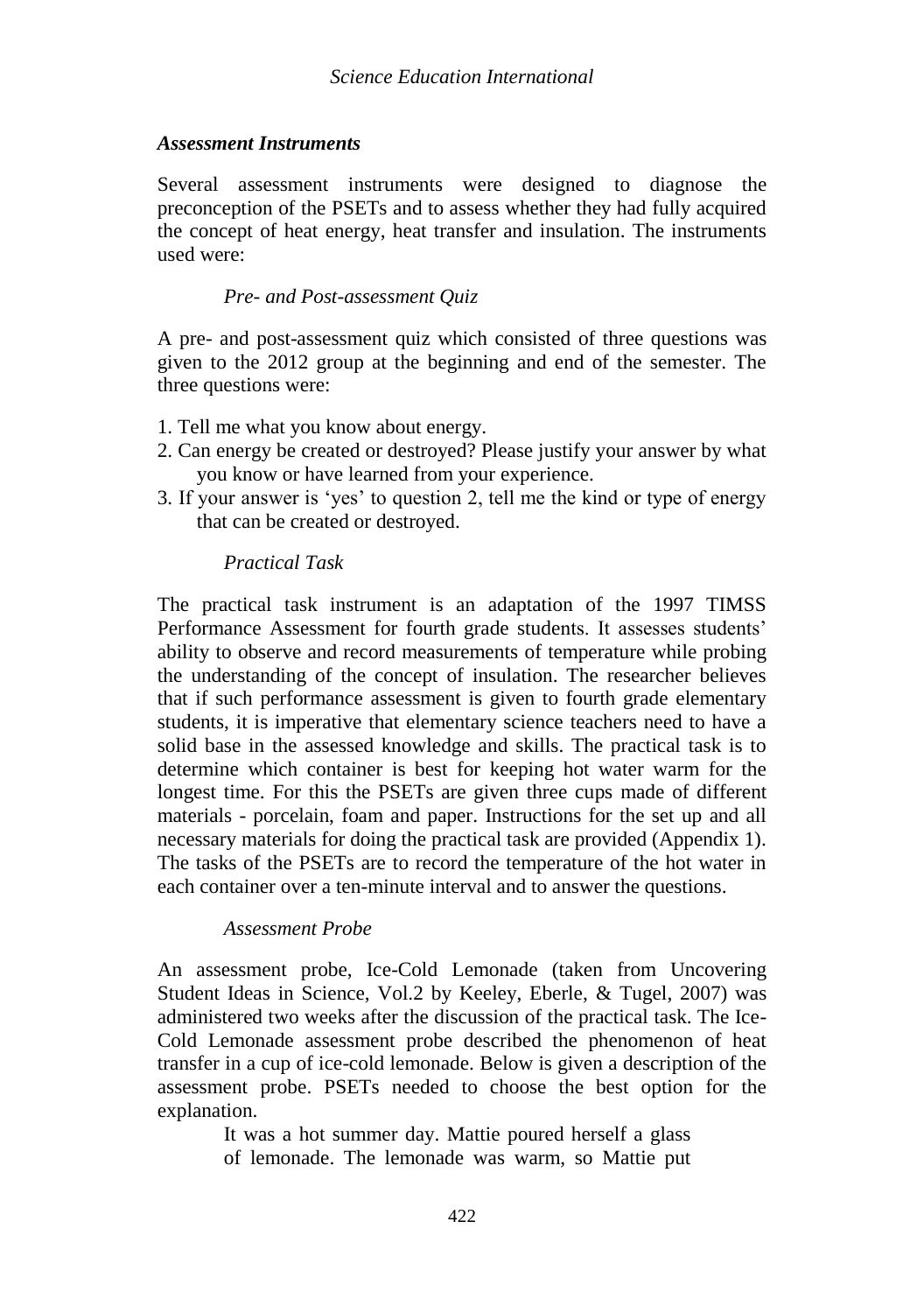some ice in the glass. After 10 minutes, Mattie noticed that the ice was melting and the lemonade was cold. Mattie wondered what made the lemonade get cold. She had three different ideas. Which idea do you think best explains why the lemonade got cold?

- A. The coldness from the ice moved into the lemonade.
- B. The heat from the lemonade moved into the ice.
- C. The coldness and the heat moved back and forth until the lemonade cooled.

After the explanation, PSETs were given two more questions. They were:

- 1. Explain your thinking for the explanation option you have chosen. Describe the "rule" or reasoning you used for your answer.
- 2. Is there any heat energy in the ice cubes?

## *Interview*

The researcher decided to hold a one-on-one interview with all 20 PSETs in the 2012 group as they showed inconsistency in the data treatment. The purpose of the individual interviews was to give the researcher the opportunity to understand the cause of the PSETs' misconceptions. The interview was semi-structured and the questions, listed below, were related with the practical task and the assessment probe.

- 1. What determined your prediction related to which container was the best to keep hot water warm for the longest period of time?
- 2. How did you treat your recorded data?
- 3. What guided your thinking about which container could keep hot water warm the longest time?
- 4. What does the word 'insulation' mean to you?
- 5. How did you feel when you found your response was different from your classmates?
- 6. Tell me your feelings during the class discussions when you realized your conceptions of energy were different from your classmates.

## **FINDINGS**

## *Pre- and Post-assessment Quiz*

The pre-assessment quiz reviews the existing knowledge and misconceptions that PSETs possessed. One PSET wrote "Energy is a force. A force is the ability to do work. Energy can be captured and made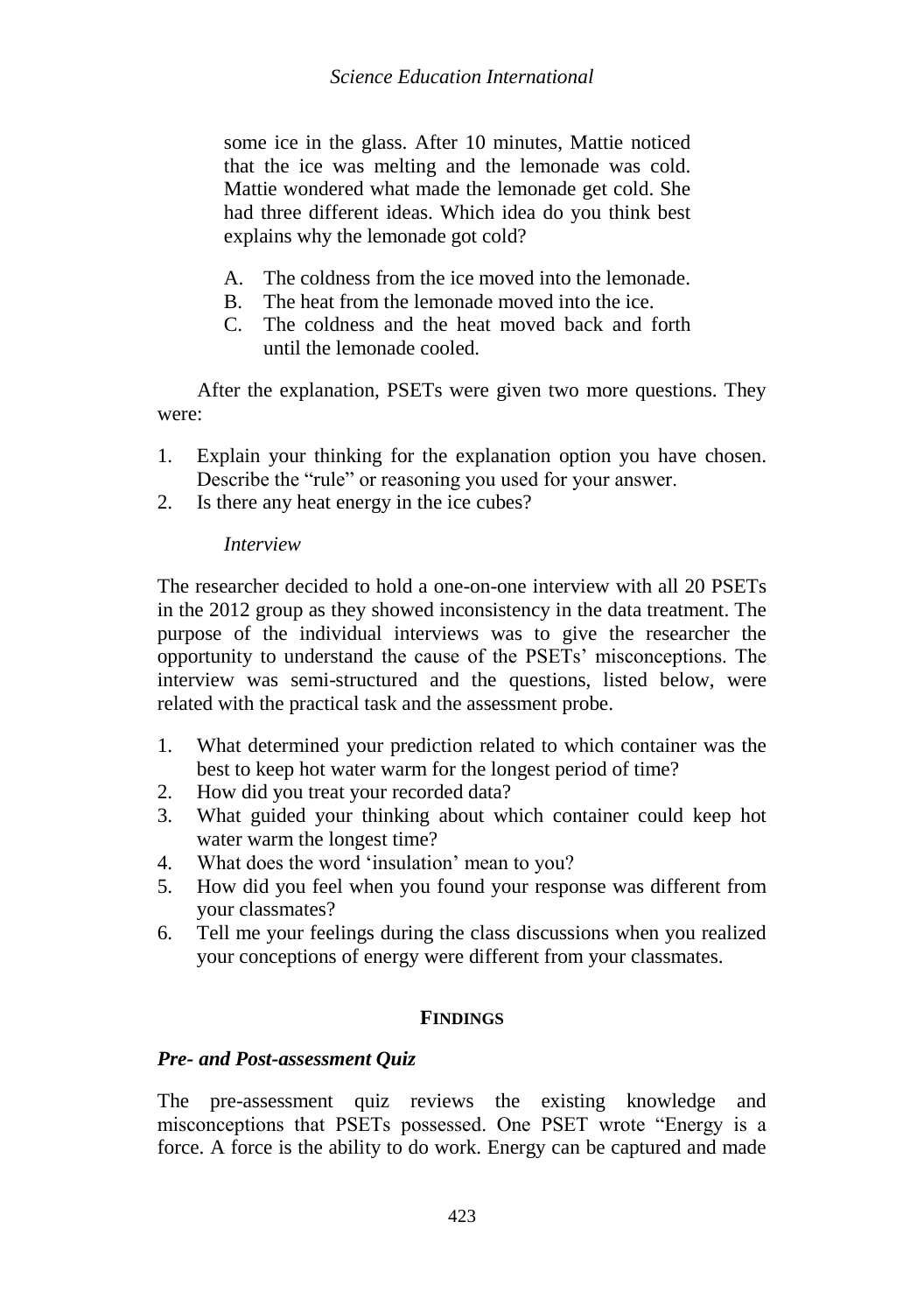to power many different things." In fact, several PSETs confused "energy" with "force." Some PSETs believed that energy could be created and they gave examples like "creating wind energy, solar energy and light energy." It showed that PSETs were confused with the word "create" and "transform." They took the literal meaning of "creating" as "making or producing." The PSETs do not have the science concepts that wind energy, solar energy and light energy are not created, but are transformed from other kinds of energy. After the pre-assessment quiz, the researcher discussed with the PSETs what energy was and the meaning of "creating energy" and "transforming energy", emphasizing the words such as "create" and "transform" were used differently in science as compared to daily English language. A post-assessment quiz was administered three months later at the end of the semester. It reviews that all PSETs understood the concept of energy by stating that energy cannot be destroyed or created but can be transformed from one form to the other.

## *Practical Task*

When the PSETs were undertaking practical task, the researcher walked around and observed the PSETs performing their investigation and manipulating the thermometers. All PSETs were able to perform the activity and to record the readings. One problem that the researcher noticed was that some PSETs lifted the thermometer above the water level while taking the readings. Both qualitative and quantitative data were collected for the practical task. The qualitative data was gathered through interviews with the PSETs, and the quantitative data collected from the practical task worksheet (Appendix 1) completed by the PSETs. Below is an analysis of the data.

### *Past and Personal Experience*

Before the start of the practical task, the PSETs were asked to predict which cup was the best and which less likely to keep hot water warm for the longest period of time. In the interviews, many PSETs said that they made the decision based on their experience of drinking coffee, or other hot drinks that they bought from the fast food stores. One PSET said,

> *"My prediction is that porcelain cup is the best because this is what we use to drink coffee or tea at home. Then I think foam is the second best because this is what Dunkin Donuts used. Paper cup is the worst because the heat escapes from the side as we feel hot when we are holding the paper cup that is filled with hot liquid."*

Several PSETs shared the same response during the interview that their answers for Q2 (Which container can best keep the temperature for the longest time?) and Q4 (Which container is most suitable for keeping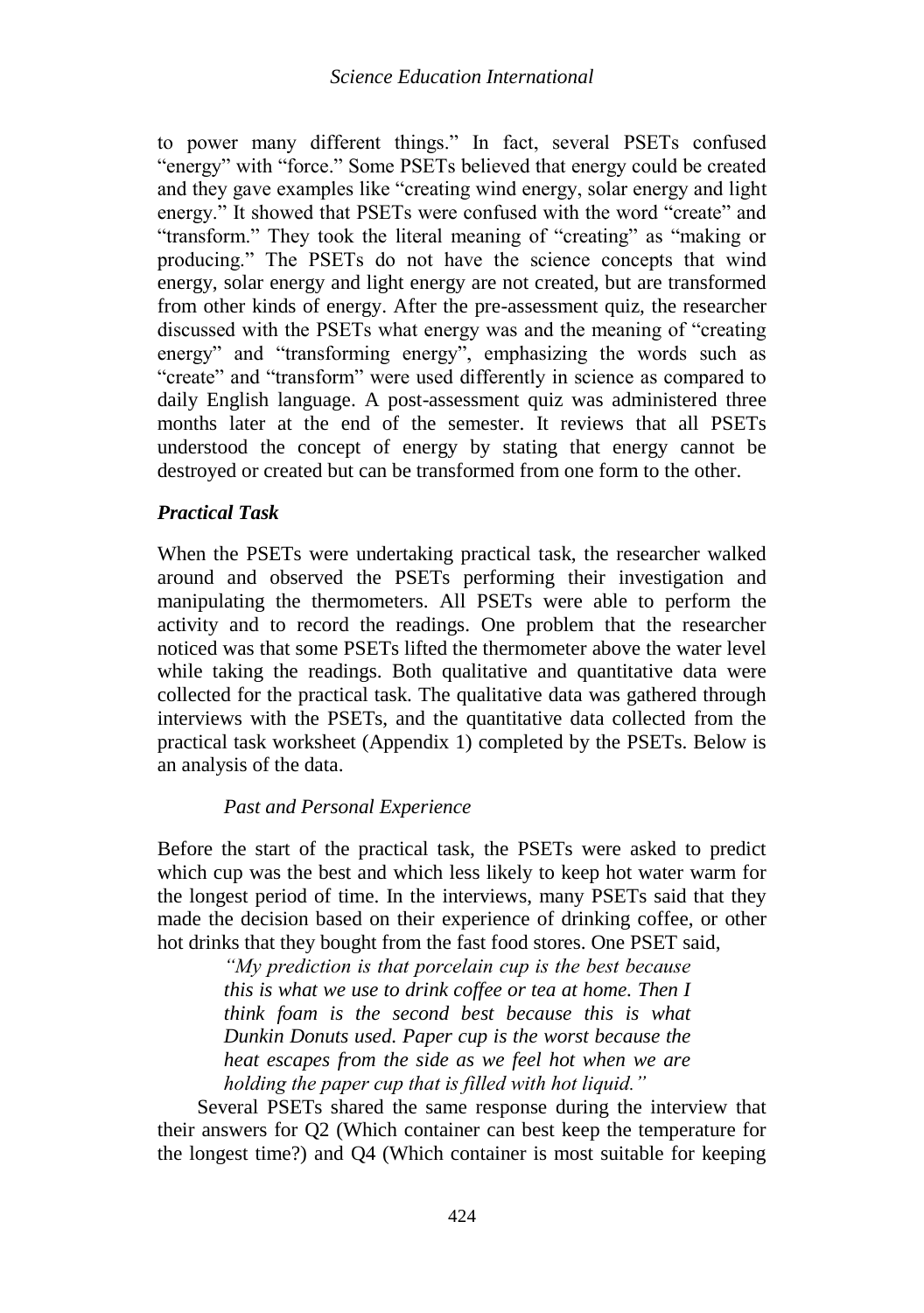ice cream cold?) were based solely on their daily experiences of drinking coffee and eating ice cream. Most responses of the PSETs were not based on empirical evidence or systematic analysis of their recorded data. This Watson and Konicek (1990) described as "experience is an effective, if fallible, teacher." As for Q. 3 (Explain why the container you chose can best keep the temperature), 15 PSETs provided an answer that was related to insulation. However, when the researcher asked PSETs how much they know about insulation, three of them related thermal insulation of the container with their experiences of the insulation of their houses. To them, if the container was thick, then it would be a good insulator without considering the material used for making it. Hence, they justified that porcelain cup was the best because it was the thickest among the three containers. Only one PSET could relate his/her answer to the properties of the material that made the containers.

## *Treatment of data*

Though all PSETs were able to collect and record the data, they manipulated the data differently. Over 50% of PSETs focused only on the final temperature without considering the starting temperature. If the final temperature was high for a certain container, some PSETs considered that container was the best to keep hot water warm without looking at whether the starting temperature was high or low. Most PSETs did not consider the change in temperature, that is, the subtraction of the final temperature from the starting temperature. It was a surprise to the researcher to notice this discrepancy. When the PSETs were asked about why they did not consider the starting temperature, some simply said that they did not know that they had to treat the data in that way. Others stated that they were unfamiliar with treating numerous data. A few admitted that they had overlooked the starting temperature.

## *Comparison of PSETs with fourth grade elementary students in the TIMSS study*

According to the TIMSS report (1997), this practical task is difficult for fourth graders. However, Table 1 shows that a high percentage of students (98% in the U.S. and 91% in the International Average) are able to use a thermometer (Task 1). The results for Task 2 (Quality of data gathering) for the fourth graders are low (64% for the U.S. and 56% for the International Average) because the data recorded are incomplete or inaccurate. Moreover, as reported by TIMSS, misconception occurs when students are asked to apply their findings to a different situation (Task 5). Students have the misconception that the containers for cold and hot drink need to be different. Even though 15% of students internationally (Task 5) recognize that the best container for keeping a hot drink warm is also the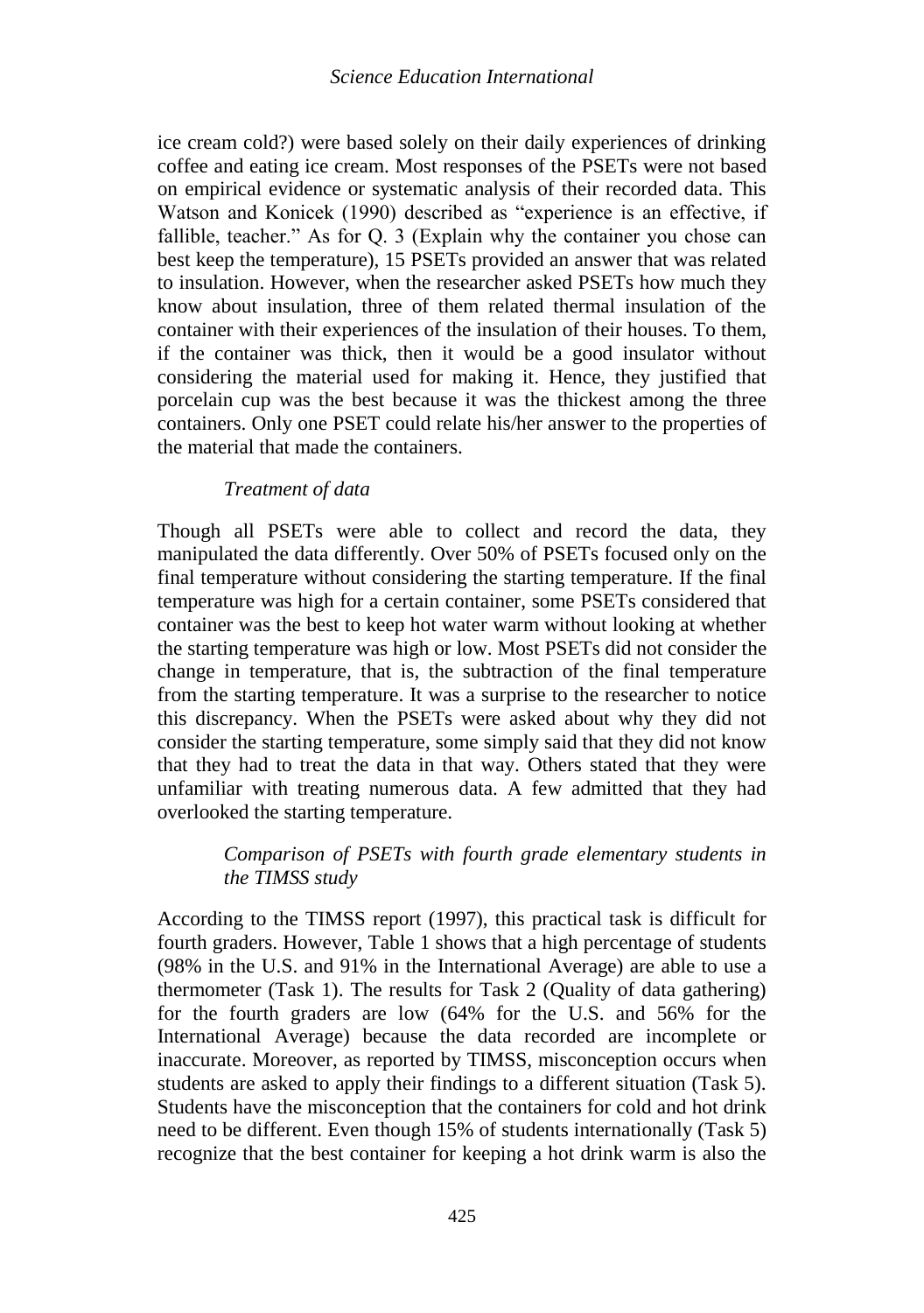best for keeping ice cream cold, but only 3% can explain the reason (Task 6).

When looking at the two groups of PSETs - 2011 and 2012, their results (Task 3) are quite similar and not much better than the fourth graders. The concept of heat transfer and insulation are clearly lacking in both PSET groups. Less than half of the PSETs can identify the best insulator (Task 3) and are notably below the International Average of fourth grade elementary students. This may be due to the stubbornness of some PSETs who hold strongly to their past experiences and the erroneous way they manipulate the data. Most PSETs use the word "insulation" when explaining the reasons for their identified best container (Task 4), but they do not fully understand the meaning of insulation. Often, PSETs have the misconception that insulation is related with the thickness of the container. One PSET wrote, "The foam cup is a good insulator because it is made up of so many layers." Both groups of PSETs with scores 50% or less can state that the best container for hot drinks is also the best container for ice cream or cold drinks (Task 5). Obviously, PSETs cannot apply the concept of insulation to another similar situation because the results for Task 6 (Explain Application) are 14% and 16% for PSETs (2011) and PSETs (2012) respectively. The low percentages show that many PSETs do not know the explanations despite the fact that their written responses are correct. They do not understand why a container which can keep hot water warm is also a good container to keep ice cream cold. This reveals that the concept of heat energy and insulation are poorly understood not only by fourth graders but by PSETs as well.

|                | Tasks                           | $4th$ graders<br>in the U.S.<br>$(1997)$ $(\%)$ | International<br>Average<br>$(1997)$ $(\%)$ | <b>PSETs</b><br>(2011)<br>(% )<br>$N = 14$ | <b>PSETs</b><br>(2012)<br>(% )<br>$N = 20$ |
|----------------|---------------------------------|-------------------------------------------------|---------------------------------------------|--------------------------------------------|--------------------------------------------|
|                | Ability to use a<br>thermometer | 98                                              | 91                                          | 100                                        | 100                                        |
| 2              | Quality of data<br>gathering    | 64                                              | 56                                          | 100                                        | 100                                        |
| 3              | Identify best insulator         | 32                                              | 48                                          | 43                                         | 40                                         |
| $\overline{4}$ | Explain best insulator          | 8                                               | 6                                           | 50                                         | 45                                         |
| 5              | Apply to ice cream              | 31                                              | 15                                          | 36                                         | 50                                         |
| 6              | Explain application             | 4                                               | 3                                           | 14                                         | 16                                         |

**Table 1. Responses of PSETs (2011 and 2012), 4th graders in the U.S. and International Average (TIMSS, 1977) on the practical task**

### *Assessment Probe*

The Assessment Probe *Ice-Cold Lemonade* was administered two weeks after the PSETs had completed the practical task. It was designed to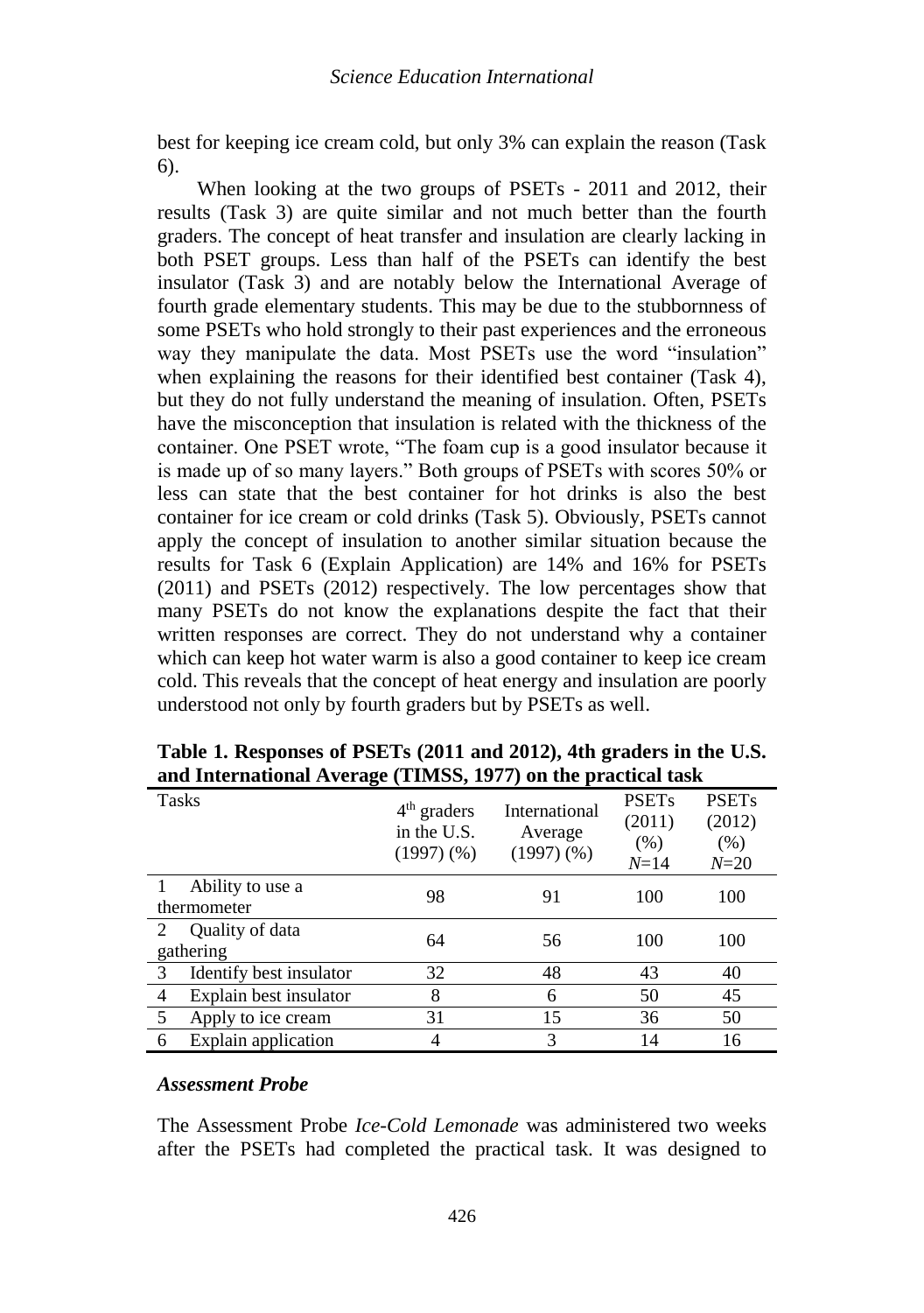reinforce the concept of heat energy and heat transfer. After the PSETs had finished working on the assessment probe, their responses were polled. Table 2showed that 15 PSETs chose "C" (The coldness and the heat moved back and forth until the lemonade cooled off), five chose "B" (The heat from the lemonade moved into the ice) while none chose "A" (The coldness from the ice moved into the lemonade). Apparently, it showed that the PSETs had a strong misconception that the transfer of heat energy was bidirectional, i.e., the coldness from the ice moved to warm lemonade and the heat from warm lemonade moved to the ice. When the researcher were asked PSETs why they did not choose "A". some PSETs responded that heat was needed to move from the lemonade to melt the ice. Though the PSETs did not actually do the activity, they could envisage that the melting of ice involved the transfer of heat and heat was required to melt the ice. When the researcher asked the five PSETs who gave the correct answer "B", they responded that the lemonade was warmer than the ice cubes. The heat from the lemonade tried to make the solution the same temperature so heat moved to the ice and caused the ice to melt. In order to explain the phenomenon of heat transfer between matters, the researcher used the analogy of a rich man and a poor man. The researcher said,

> *"Once there was a rich man who helped the poor man by giving him money. Having little money, the poor man could not afford to give any money back to the rich man. The poor man saved all the money that the rich man had given to him. He slowly and gradually had more money. Finally, the money of the rich man and the poor man were almost the same; and the rich man stopped giving the poor man money."*

During interviews, some PSETs admitted that the use of "The rich man and poor man" analogy helped them understand more about the principles of heat transfer. As to the other question - Is there any heat energy in the ice cubes? - Six responses showed no heat energy in ice cubes while 14 shows that there was a minimum amount of heat energy (Table 2). This reviews that PSETs held the misconception that only hot object had heat energy and they confused heat energy with the word "hot". They thought that there was no heat energy in ice cubes as they were cold. The perception of "hot" or "cold" substances by PSETs conflicted with the science conception that heat was a measurable quantity that existed in all objects.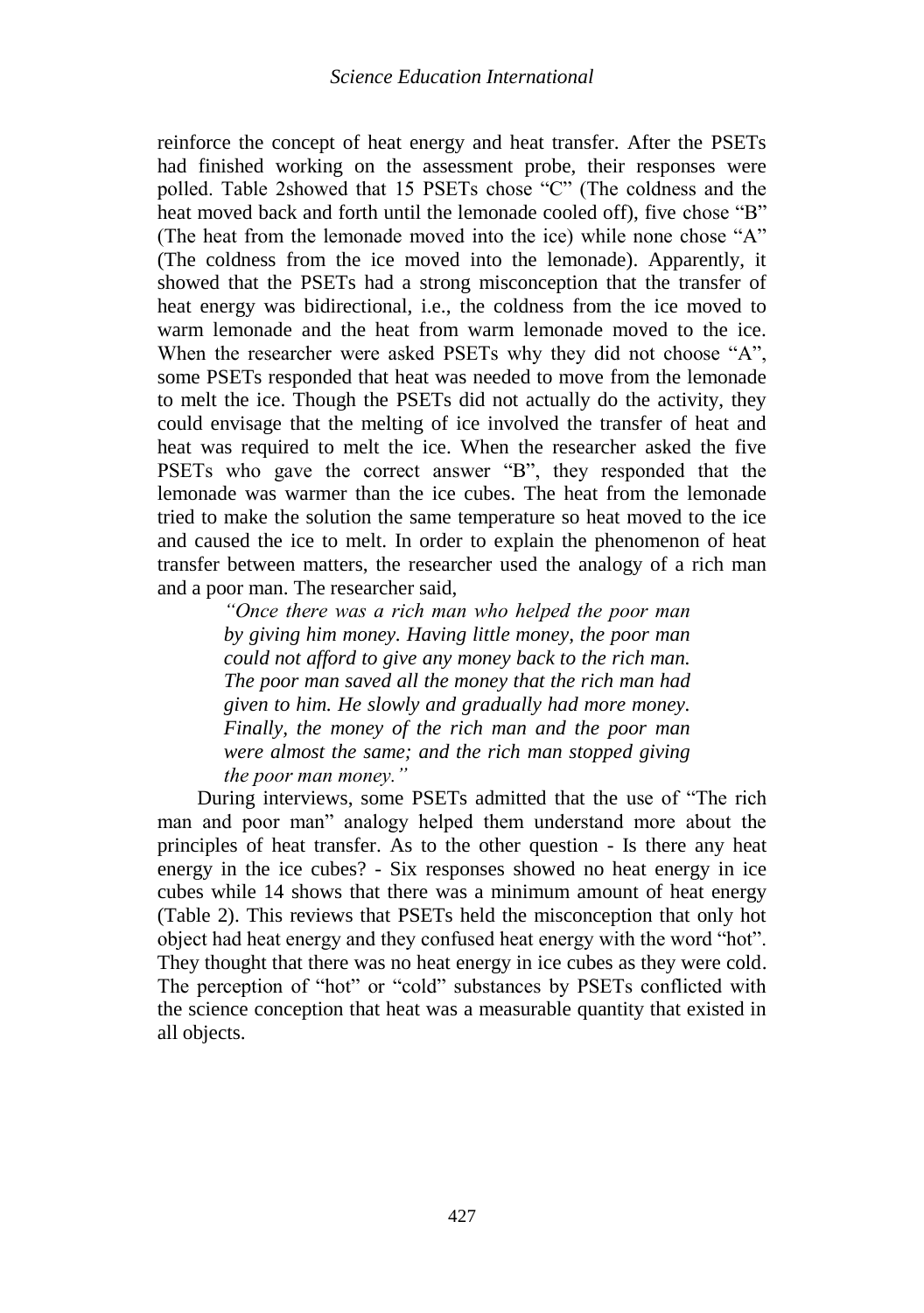| <b>Explanations</b>                                        | <b>Responses</b><br>of<br>PSET |  |  |  |  |  |
|------------------------------------------------------------|--------------------------------|--|--|--|--|--|
| Question1. Explanation of the ice-cold lemonade phenomenon |                                |  |  |  |  |  |
| The coldness from the ice moved into the lemonade.         |                                |  |  |  |  |  |
| The heat from the lemonade moved into the ice.<br>B.       | 5 (correct)                    |  |  |  |  |  |
| The coldness and the heat moved back and forth until the   | 15                             |  |  |  |  |  |
| lemonade cooled.                                           |                                |  |  |  |  |  |
| Question 2. Is there any heat energy in ice?               |                                |  |  |  |  |  |
| Yes, little amount                                         | 14 (correct)                   |  |  |  |  |  |
| No                                                         | h                              |  |  |  |  |  |

**Table 2: Responses of PSETs in the Assessment Probe (N=20)**

### *Interview*

All interviews were audio-taped and each interview lasted for about 30 minutes. The interview was to understand the type of misconception PSETs held and how it could have developed. The researcher also took this opportunity to refute the misconceptions that PSETs held and to strengthen their correct science principles. The feedback from PSETs indicated they enjoyed and learned much from the individual interview as the researcher could reconcile their misconceptions accordingly, based on their ways of thinking. During the interview, the researcher still found some PSETs were uncertain about some science concepts, such as the transfer of heat energy from a hot liquid to a cold liquid. Hence, the researcher explained the concepts again, making sure that PSETs fully understood the science principles behind all the designed activities. Some PSETs expressed they were confused and in conflict when they realized the concepts they had for years were wrong. It took them some time to think about and reconcile the misconceptions. When they finally understood and were able to comprehend the concepts of heat transfer, they enjoyed the "aha" moment. Below quotes illustrated the feelings of some PSETs.

> *"When I first started the 'Ice-Cold Lemonade' Lab, I thought it was the ice cooling down the lemonade since ice is used to cool down drinks. I always thought the coldness of the ice cooled down the lemonade not the other way around. So for the last 20 years, I have had this misconception."*

> *"When I first learned that I was wrong all these years, I was quite shocked, but now I have learned the truth, I feel like I have learned more because it's hard to forget*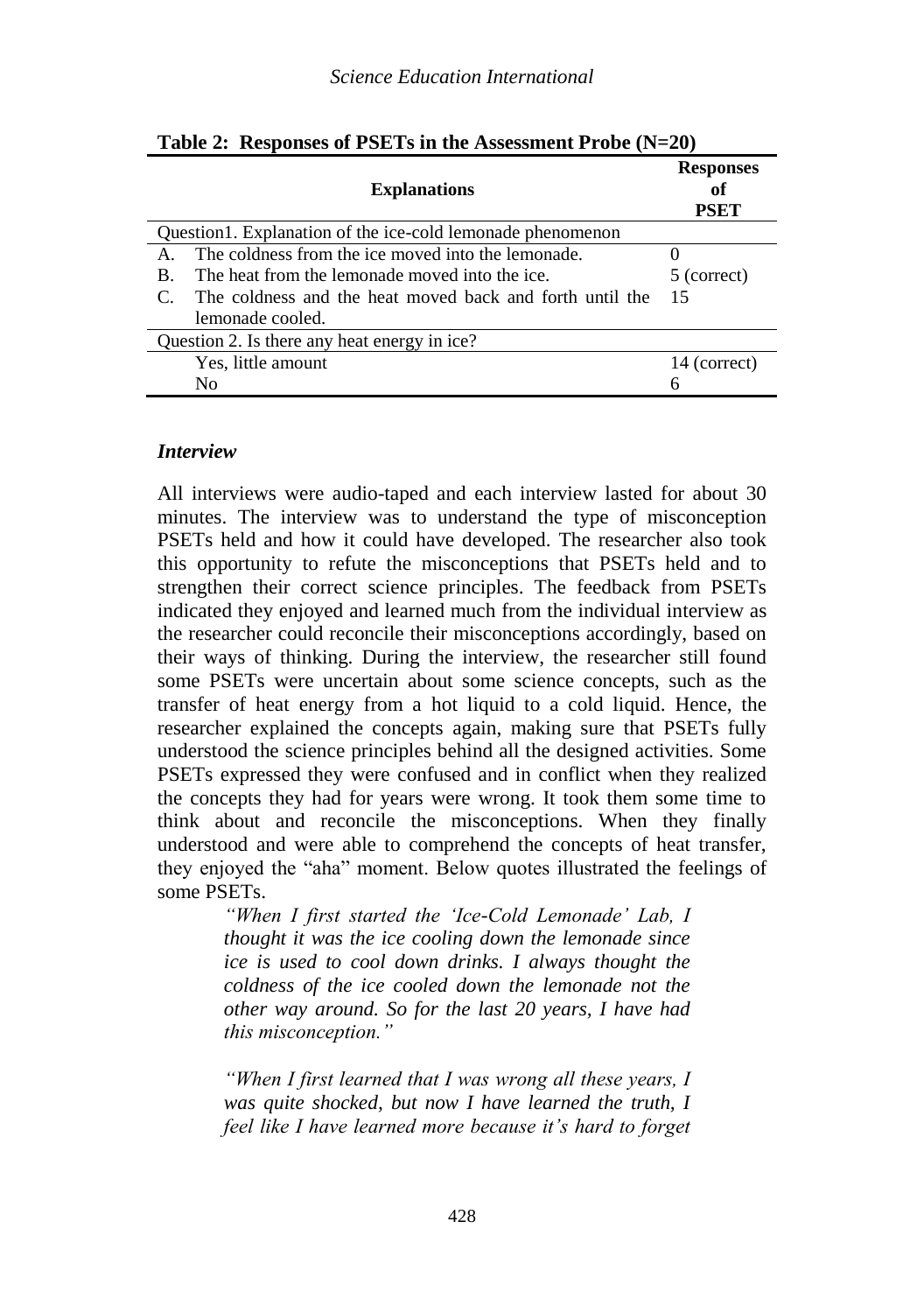*something that you realized you have been wrong about for so long."*

*"It was a happy or can't believe it moment when I learned the truth of the misconception I have had all these years."*

#### **DISCUSSION**

Various assessment instruments are used in this study to diagnose how much PSETs know or not know about energy and what misconceptions are held. The pre-assessment quiz shows PSETs confuse energy with force as it is a very common misconception among students (New York Science Teacher, 2010). Moreover, PSETs possess the vernacular misconception (Keeley, 2012) related to the question "Can energy be created?" PSETs are confused with the meaning of "create" in the science context as they write "creation of solar energy, wind energy or light energy." Many of them do not know that energy is transformed from one form to the other, and energy is conserved. They are not aware that the word "create" used in everyday language has a different meaning when used in science.

The practical task of "containers" is to allow the PSETs to explore the concept of heat loss, insulation and heat transfer. At first, the researcher wanted to discuss the practical task in class by taking a poll of which container was best to keep the hot water warm and ice cream cold. No agreement existed among the PSETs as to which container was the best. The PSETs strongly held the opinions that their collected data and explanations were correct. During the class discussion, the researcher noticed that the collected data were treated inconsistently by PSETs. For example, numerous PSETs took the final temperature in the practical task instead of the difference in temperature to determine which container was a good insulator. Therefore, the researcher thought it would be futile to consider a detailed explanation of the results in class as some PSETs might not have interest in knowing how their classmates came to the conclusion. Gooding and Metz (2011) stated, "Misconceptions could be corrected, but since they were individualized paradigms, they must be corrected by their owners." Thus the researcher decided to interview all PSETs one-on-one in order to understand their ways of thinking and how they interpreted the data. In the interviews, some PSETs described their surprise at realizing that there was not a "single" or "right" answer for the best container. The researcher was then able to discuss with the PSETs about variables and the possible factors affecting the practical investigation.

In order to strengthen the science concepts of heat energy, heat transfer and insulation, several hands-on and minds-on activities were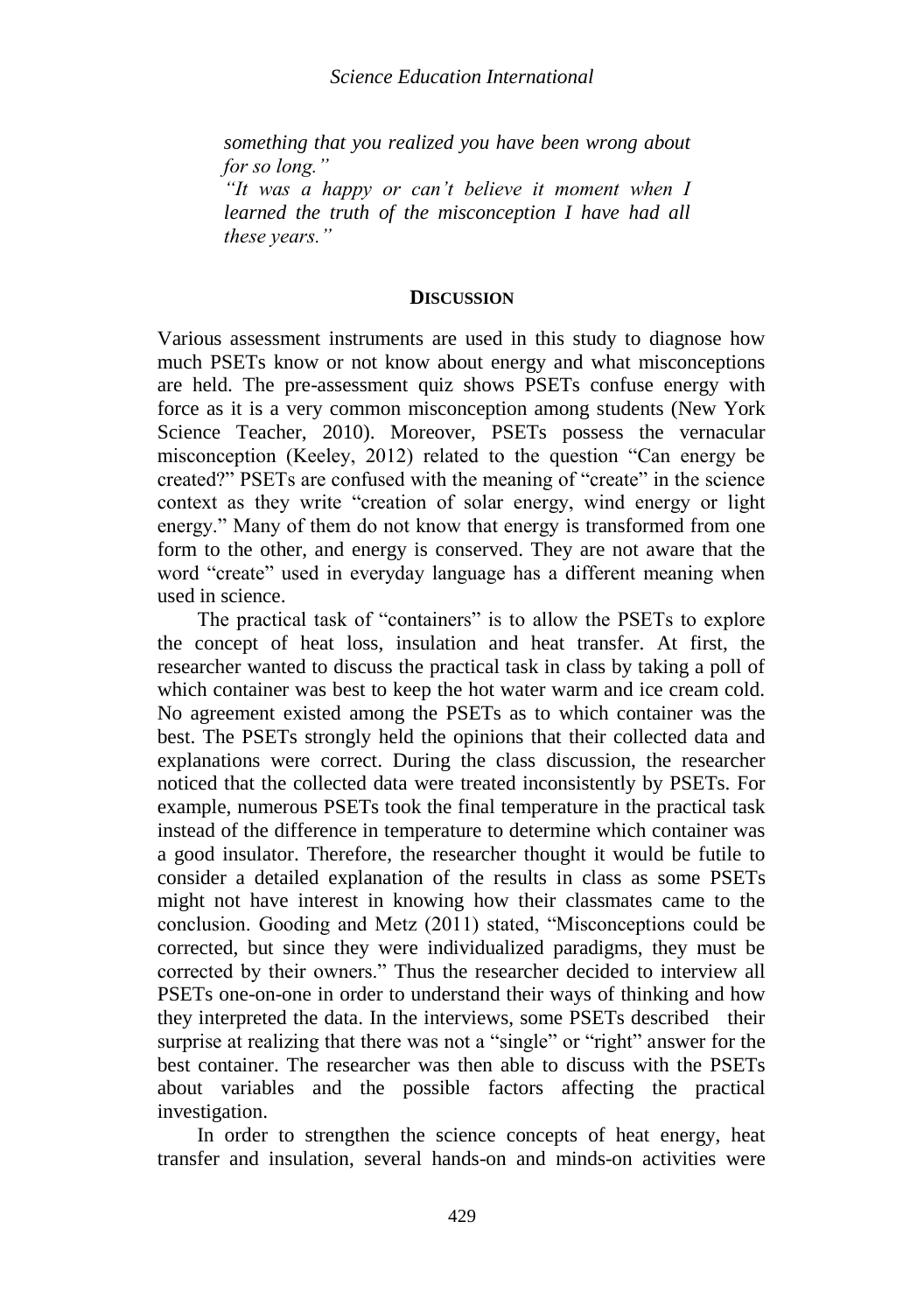given to PSETs to explore, discuss, explain and evaluate. Through discussions, the researcher was able to diagnose the misconceptions that PSETs held. Some PSETs were confused with the concept of heat transform and heat transfer during the discussions of the pre-assessment quiz and practical task. The researcher then used another related activity *Ice-Cold Lemonade* to reinforce the concept of heat transfer. Figure 1 showed how the process of exploring, diagnosing, designing and discussing were intertwined to strengthen the science concepts of PSETs and to model how conceptual change was to be taught in the classroom. At the same time, it showed the cognitive and affective interaction between the researcher and PSETs during the process.



**Figure 1. Integration of ED3U Conceptual Change Model (McComas, 1995) and Conditions for Accommodation (Posner et al., 1982)**

During class discussions, some PSETs expressed dissatisfaction when they realized that their data were different from their peers. Furthermore, they were confused by a variety of responses provided by their classmates, which conflicted when challenged by the different explanations that followed. Most PSETs claimed their misconceptions were reconciled and the science principles were consolidated during the one-on-one interview as the conversation with the researcher could target on their ways of thinking. The analogy of "The rich man and poor man" in explaining the concept of heat transfer was readily accepted by the PSETs as they found using daily encounter examples could help them to understand the science concepts easily. At the end of the semester, the feedback from PSETs indicated they enjoyed doing the activities and they might use the activities in their future classrooms as well.

When PSETs were asked about their feelings toward the confrontation of misconceptions during the interviews, their comments are: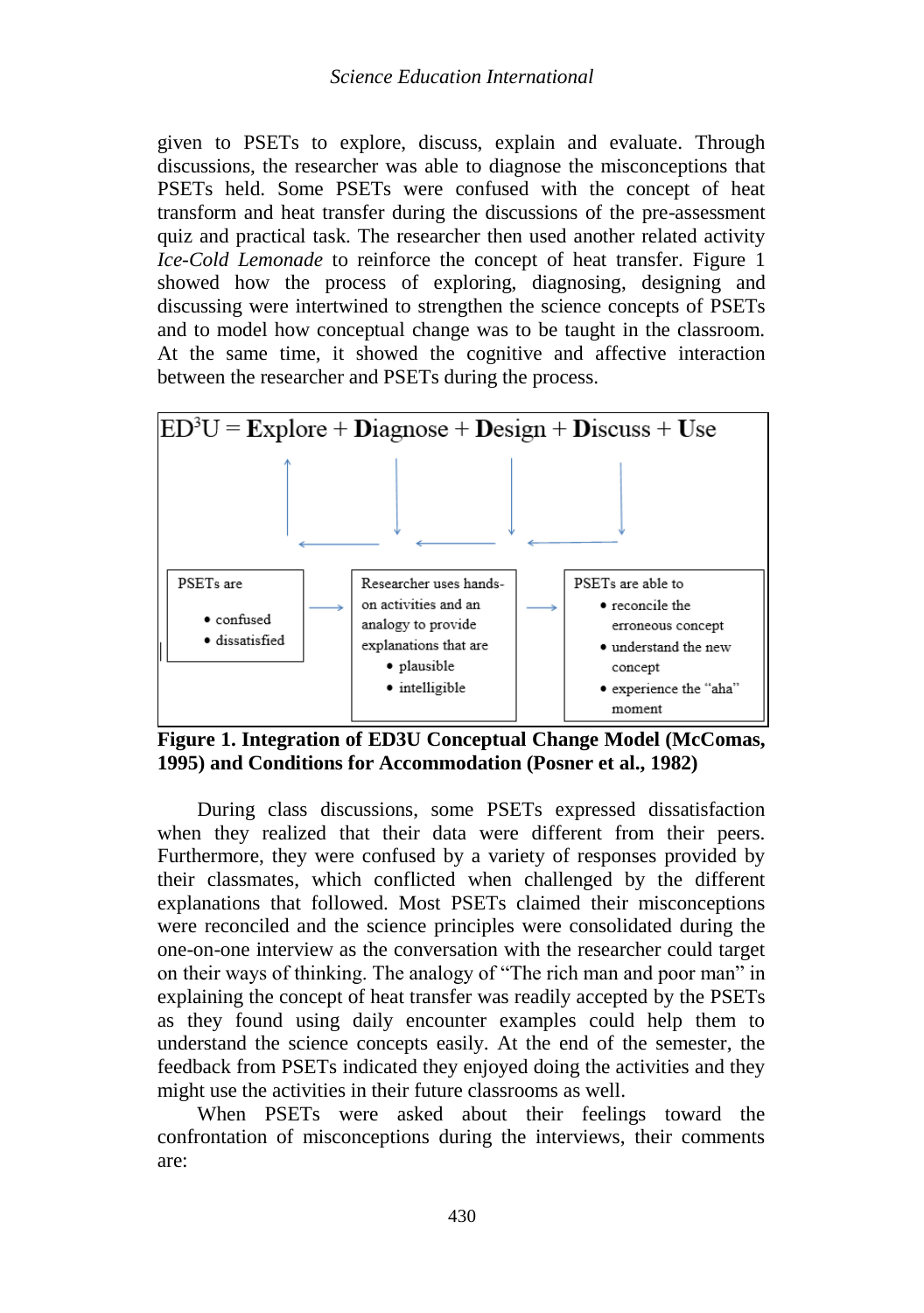*"My first instinct is that I want to argue with you [the instructor] about the bi-directional concept of heat transfer I have possessed for years. However, your analogy of 'rich man and poor man' makes sense to me and easy to accept. Once with a good reason . . . I find it is very logical . . . I cannot argue with."* 

*"The real life situation of using money in the analogy made everything clear for me and will be very beneficial to my future students to be able to understand the concept of energy."*

To reconcile the old ideas with a new concept, PSETs found anomalies when they were faced with the new ideas. The analogies provided by the researcher were crucial to help them in the process of accommodating the new concepts. Since conceptual change was an active learning process, the researcher needed to provide PSETs with opportunities to make predictions based on their pre-existing knowledge or experience. They needed to reflect and think what fitted into the new knowledge or what contradicted. Through this thoughtful process, the new knowledge should embed deeper in the mind of PSETs provided the new concept was relevant, authentic and applicable to their life.

### **LIMITATIONS AND FUTURE WORK**

The limitations of this study are that the data cannot be generalized because of the small sample of participants; and no way can the researcher claim that the group of PSETs have fully reconciled their misconceptions on heat energy. The PSETs may resort back to their misconceptions if the conception is not rooted deeply. Gooding and Metz (2011) mentions that learners construct their own explanations and do not always take in new information if it does not fit their established pattern of thinking. Effort and determination are needed for PSETs to give up their wrong preconceptions before they can readily accept new ideas. Further research is needed to evaluate how PSETs sustain their new learned conceptions and determine whether they resort back to the misconceptions after a period of time (Trundle, Atwood, & Christopher, 2007). Further research of conceptual change and energy concepts could be undertaken when the PSETs were on their field experience for student teaching. At that time, PSETs could report back how they used the pedagogy of conceptual change when confronted with students' misconceptions. Hopefully, they would recall their own experience and be able to model the approach by their science methods instructor.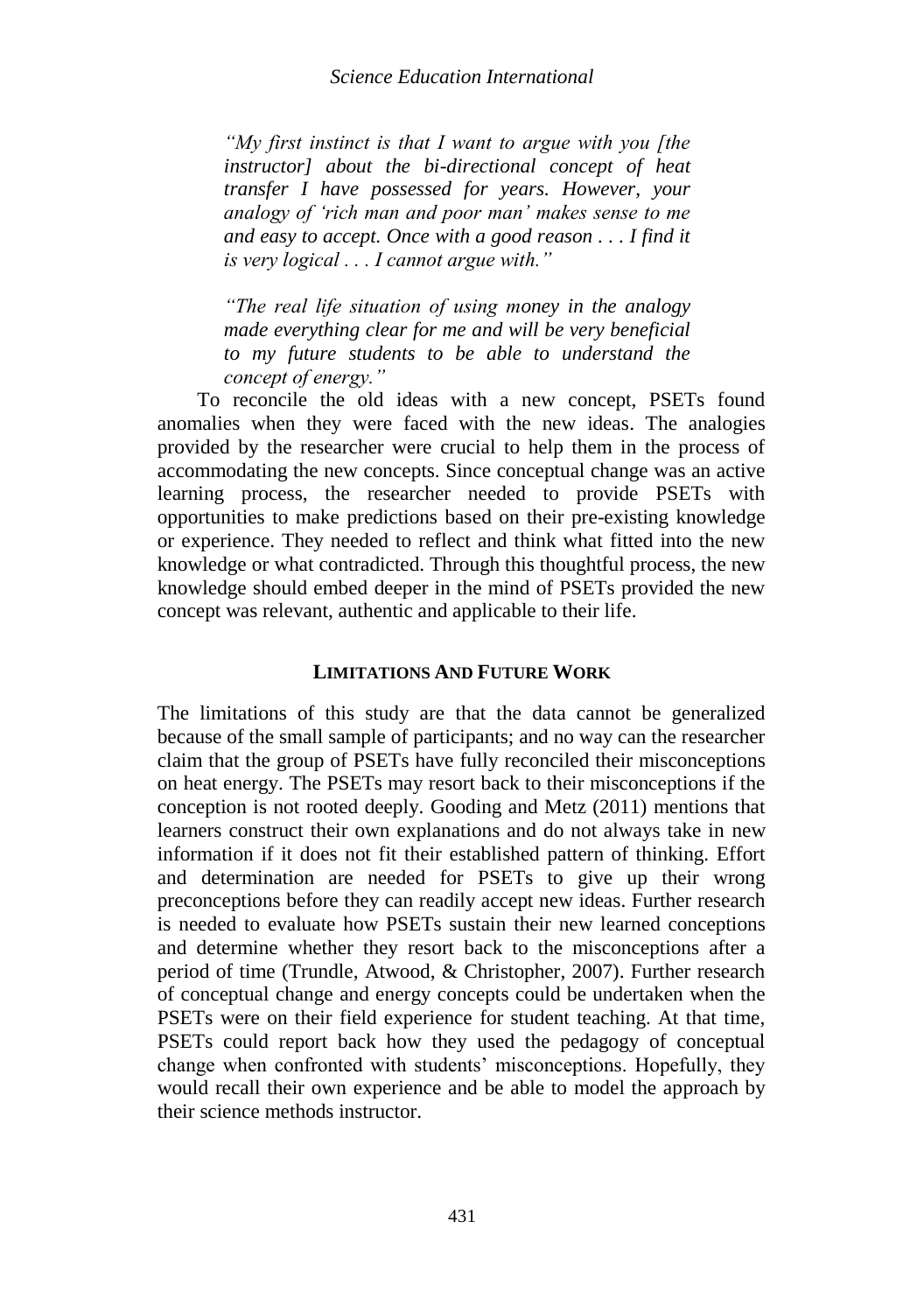### **IMPLICATIONS FOR TEACHING**

This research study offers science educators and PSETs novel ideas in teaching science misconceptions and the concept of energy. As stated in the literature review, misconceptions are "highly robust" (Viennot, 1979) and the possession of misconceptions hinders students' learning (Bransford, Brown, & Cooking, 2000; Donovan & Bransford, 2005; Duit & Treagust, 2003). Therefore, it is important for science educators to understand what misconceptions are and to use appropriate teaching strategies for their rectification. Even though this study is focused on PSETs, a cautious assumption can be made that in-service elementary teachers may also have some of the misconceptions when teaching the concepts of energy. In this study, PSETs expressed the greatest impact on them were at the moment when their concepts were being challenged which led them to show confusion and dissatisfaction, and their erroneous concepts were gradually demystified when the science methods instructor used analogies in explaining some abstract science concepts. Thus, the ED3U model (McComas, 1995) and conditions for accommodation (Posner et al., 1982) offer a great insight for science educators and teachers when confronting with students' misconceptions.

As a teacher, it is good to know in advance what misconceptions students hold in relation to the topic taught. Several misconceptions about energy have been revealed in this study. Students are likely to equate energy as force; and do not fully understand the meaning of heat and insulation. The conception that a container which can keep hot water warm can also keep ice cream cold is challenging not only for fourth graders, as reviewed in the TIMSS study, but also for PSETs, as indicated in this study. Moreover, studies show that students who learned science concepts through conceptual change oriented instruction have a better acquisition of knowledge that those students who learned the knowledge in a direct instructional mode (Celikten, Ipekcioglu, Ertepinar & Geban, 2012; Feyzioglu, Ergin & Kocakulah, 2012).

PSETs, being novice practitioners in teaching, feel comfortable if they are aware of some science teaching resources and have the experience of using them. In this study, PSETs have the opportunity to use the TIMSS (1997) hands-on performance assessments and the formative assessment probes written by Keeley, Eberle and Tugel (2007). The intention of the science methods instructor is that PSETs make use of those resources in their future teaching.

#### **CONCLUSIONS**

1. What conceptions do PSETs hold about the concept of heat energy, heat transfer and insulation?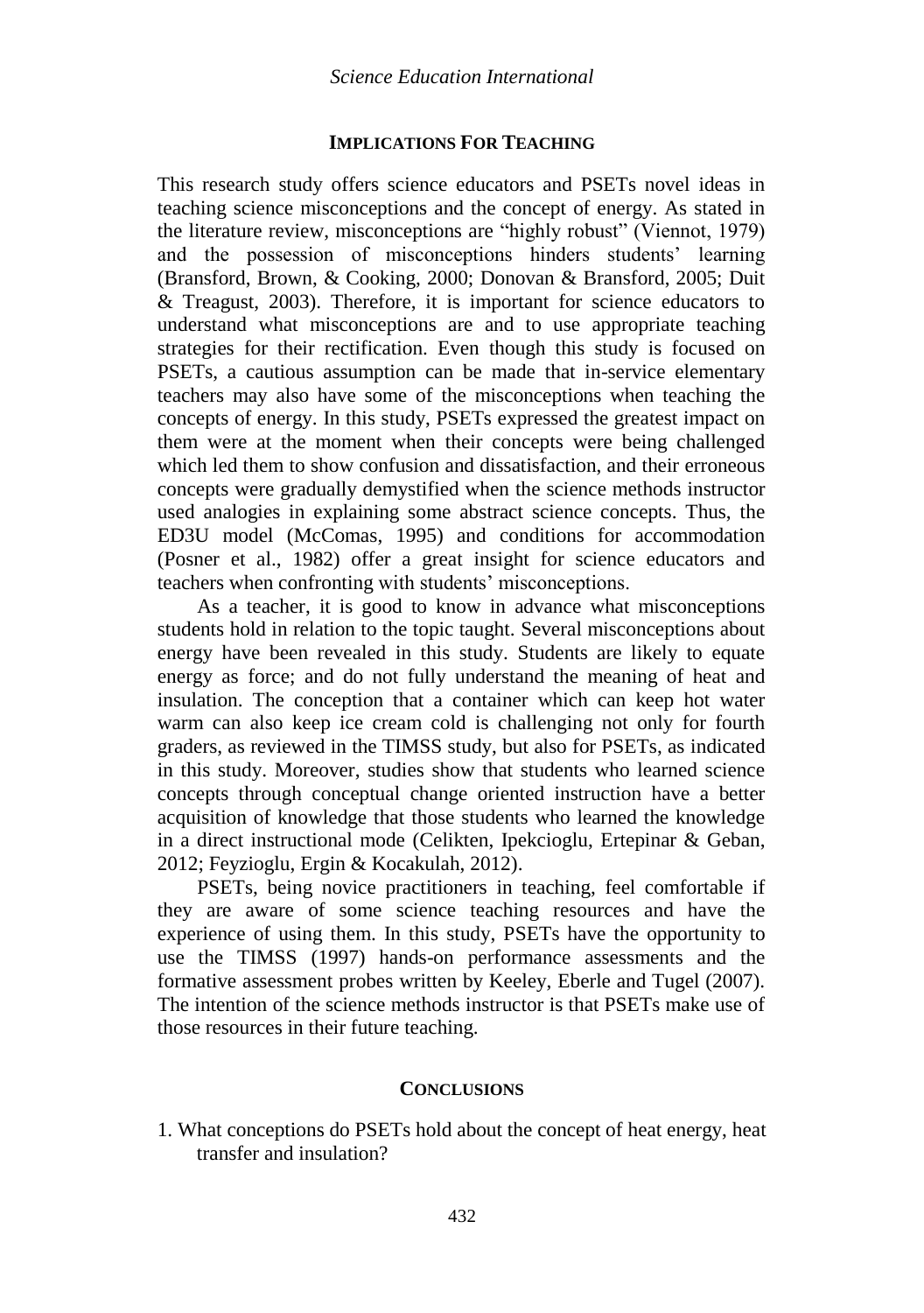- 2. What misconceptions do PSETs have?
- 3. Can the PSETs misconceptions be reconciled? If so, in what way?

The lead activity in this study is the practical task, which is taken from the TIMSS Performance Assessment (TIMSS, 1997) of investigating which container is best to keep hot water warm for the longest period of time. This investigation can provide PSETs with an authentic environment of learning science content knowledge as well as science process skills. The findings in this study provide valuable implications to science educators regarding the teaching of heat energy to PSETs. Considerable research has explored students' misconceptions, but less research has been devoted to identifying teachers' misconceptions (Burgoon, Heddle, & Duran, 2010) and the cognitive and affective factors in the learning process (Duit & Treagust, 2003). The process of reconciliation of the misconceptions provides a good opportunity for PSETs to learn the instructional strategies that can elicit changes in students' conceptions. The researcher makes use of the conflicting ideas drawn from the responses of PSETs to guide the discussions, validate the ideas and refute the misconceptions. Once PSETs are aware of their misconceptions, it will deepen their understanding of the science principles and help them to identify the misconceptions that their students may have. During the discussion of the practical task, some PSETs proposed using ice cubes or cold water instead of hot water in the containers. They thought it would be safer for elementary students to handle cold liquid rather than hot liquid. Also, many PSETs concluded that there were many variables affecting the results, such as the amount of hot water, size of the cups, stirring of the water, reading the thermometers, with or without fanning etc. Through discussions, PSETs gradually develop the confidence to modify or redesign inquiry activities that they think are suitable for them to use in elementary classrooms. The purpose of doing various activities not only allows the researcher to diagnose the misconceptions of PSETs, but also help PSETs to reconstruct their own understandings cognitively and internalize the learned concepts. Furthermore, the pedagogies of teaching conceptual change as demonstrated by the researcher can be an instructional model for PSETs to explore when they are teaching in the classroom.

In conclusion, the process of teaching conceptual change is a timely effort that involves various instructional strategies. Yet the learning experience gained by PSETs as reviewed in this study is fruitful and worthwhile. From the feedback of PSETs, it shows that teaching science through the conceptual change model is a good way of helping students to learn science. New knowledge acquired by students through this way will be more robust and the instructional strategies that the science methods instructor demonstrated will also enrich PSETs' teaching practices in their future careers.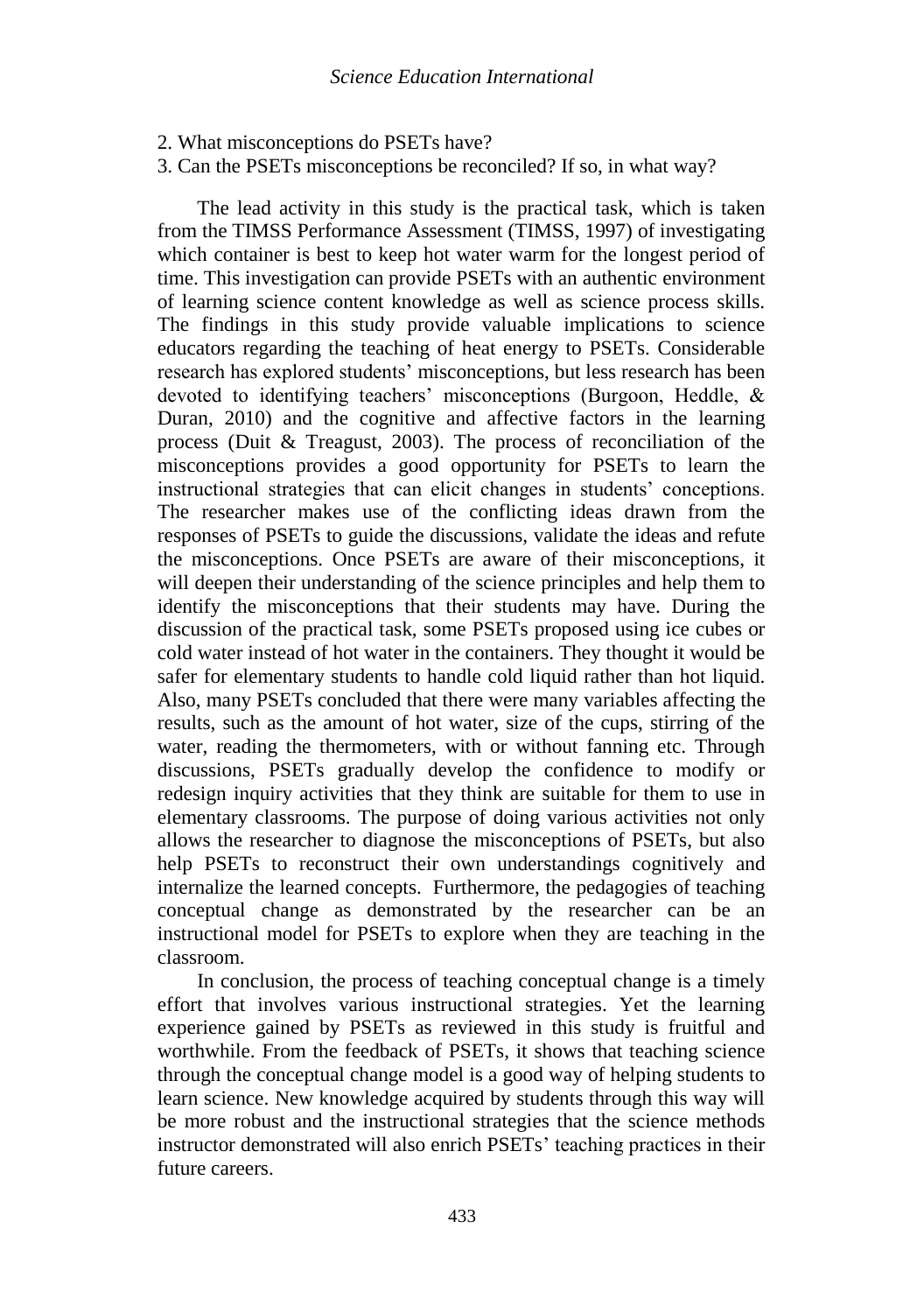#### **ACKNOWLEDGMENT**

The author would like to thank the pre-service elementary teachers for their participation in the study and for their comments.

#### **REFERENCES**

- Allen, M., & Coole, H. (2012). Experimenter confirmation bias and the correction of science misconceptions. *Journal of Science Teacher Education, 23*(4), 387-405.
- Benson, D. L., Wittrock, M. C., & Baur, M. E. (1993). Students' preconceptions of the nature of gases. *Journal of Research in Science Teaching, 30,* 587- 597.
- Bransford, J., Brown, A., & Cocking, R. (Eds.). (2000). *How people learn*. Washington, DC: National Academy Press.
- Burgoon, J. N., Heddle, M. L., & Duran, E. (2010). Re-examing the similarities between teacher and student conceptions about physical science. *Journal of Science Teacher Education, 21*(7), 859-872.
- Celikten, O., Ipekcioglu, S., Ertepinar, H., & Geban, O. (2012). The effect of the conceptual change oriented instruction through cooperative learning on  $4<sup>th</sup>$ grade students' understanding of earth and sky concepts. *Science Education International, 23*(1), 84-96. Retrieved from http://www.icaseonline.net/sei/march2012/p5.pdf
- Chi, M. T. H., & Roscoe, R. D. (2002). The process and challenges of conceptual change. In: K. Tanner & D. Allen. (2005). Approaches to Biology teaching and learning: Understanding the wrong answers - Teaching toward conceptual change. *Cell Biology Education, 4,* 112-117.
- Donovan, M., & Bransford, J. (Eds.). (2005). *How students learn: Science in the classroom.* Washington, DC: National Academy Press.
- Driver, R. (1973). *The representation of conceptual frameworks in young adolescent science students.* Unpublished Ph.D. dissertation, University of Illinois, Urbana, Illinois.
- Duit, R., & Treagust, R. (2003). Conceptual change: A powerful framework for improving science teaching and learning. *International Journal of Science Education, 25*(6), 671-688.
- Feyzioglu, E. Y., Ergin, O., Kocakulah, M. S. (2012). The effect of 5E learning model instruction on seventh grade students' conceptual understanding of force and motion. *International Online Journal of Educational Sciences, 4*(3), 691-705.
- Gabel, D. L., Stockton, J. D., & Monaghan, D. L. (2001). Changing children's conceptions of burning. *School Science and Mathematics, 101*(8)*,* 439-451.
- Gomez-Zwiep, S. (2008). Elementary teachers' understanding of students' science misconceptions: Implications for practice and teacher education. *Journal of Science Teacher Education, 19,* 437-454.
- Gooding, J. & Metz, B. (2011). From misconceptions to conceptual change: Tips for identifying and overcoming students' misconceptions. *The Science Teacher, 78*(4), 34-37.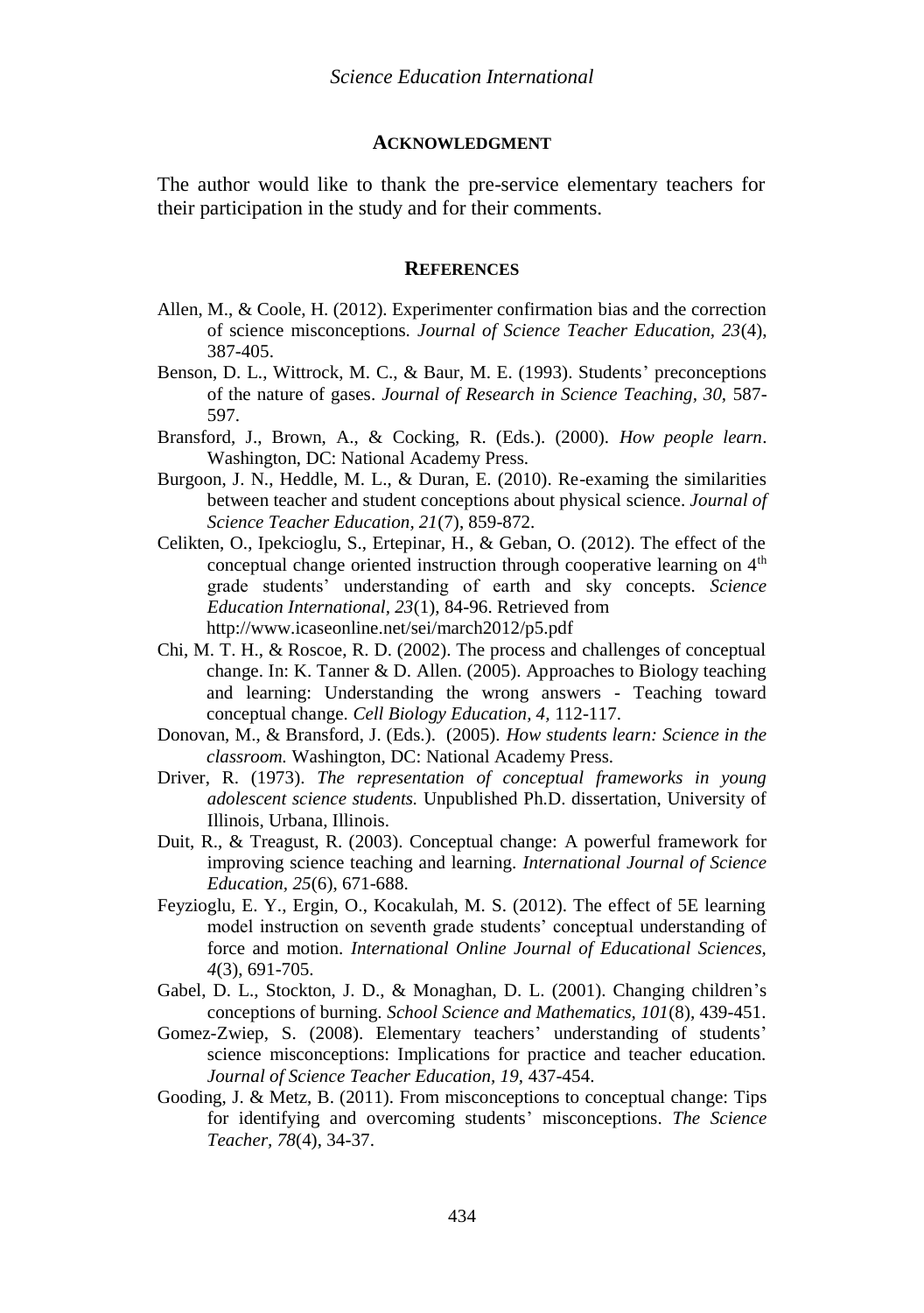Harmon, M., Smith, T. A., Martin, M. O., Kelly, D. L., Beaton, A. E., Mullis, I. V.S., et al. (September, 1997). *Performance Assessment in IEA's Third International Mathematics and Science Study (TIMSS).* Chestnut Hill, MA: Boston College. Retrieved from

http://info.worldbank.org/etools/docs/library/117774/TIMSS%20Performa nce%20Assessment%20Report.pdf

- Harvard-Smithsonian Center for Astrophysics. (1997). *Minds of our own.* Retrieved fromhttp://www.learner.org/resources/series26.html
- Hawkins, D. (1978). Critical barriers to science learning. *Outlook, 29,* 3-23.
- Hewson, M., & Hewson, P. W. (2003). Effect of instruction using students' prior knowledge and conceptual change strategies on science learning. *Journal of Research in Science Teaching, 40,* S86-S89.
- Isabelle, A. D., & de Groot, C. (2008). Alternate conceptions of preservice elementary teachers: The Itakura method. *Journal of Science Teacher Education, 19*, 417-435.
- Jarvis, T., Pell, A., & McKeon, F. (2003). Changes in primary teachers' science knowledge and understanding during a two-year inservice program. *Research in Science and Technological Education, 21*(1), 17-42.
- Keeley, P. (2012). Misunderstanding misconceptions. *Science Scope, 35*(8), 12- 15.
- Keeley, P., Eberle, F., & Tugel, J. (2007). *Uncovering student ideas in science – 25 more formative assessment probes, Vol. 2.* Arlington, VA: National Science Teachers Association Press.
- Lakatos, I. (1970). Falsification and the methodology of scientific research programmes. In *Criticism and the growth of knowledge,* I. Lakatos & A. Musgrave (Eds.). Cambridge: Cambridge University Press.
- Lindgren, J. (2003). Why we have seasons and other common misconceptions*. Science Scope, 26*(4), 50-51.
- LoPresto, M., & Murrell, S. (2011). An astronomical misconceptions survey. *Journal of College Science Teaching, 40*(5), 14-22.
- Loughran, J. J. (2007). Science teacher as learner. In S. K. Abell & N. G. Lederman (Eds.), *Handbook of research on science education* (pp.1043- 1065). Mahwah, NJ: Erlbaum.
- McComas, W. F. (1995).  $ED<sup>3</sup>U$  model. Class notes taken by Richard Shope. Project 2061, American Association for the Advancement of Science (1993). *Benchmarks for science literacy.* New York, NY: Oxford University Press.
- New York Science Teacher (2010). *Common science misconceptions.* Retrieved from: www.newyorkscienceteacher.com/sci/pages/miscon/subjectindex.php
- Pine, K., Messer, D., & St. John, K. (2001). Children's conceptions in primary science: A survey of teachers' views. *Research in Science and Technological Education, 19,* 79-96.
- Posner, G. J., Strike, K. A., Hewson, P. W., & Gertzog, W. A. (1982). Accommodation of a scientific conception: Toward a theory of conceptual change. *Science Education, 66*(2), 211-227.
- Rosebery, A., Ogonowski, M., DiSchino, M., & Warren, B. (2010). The coat traps all your body heat: Heterogeneity as fundamental to learning. *Journal of the Learning Sciences, 19*(3), 322-357.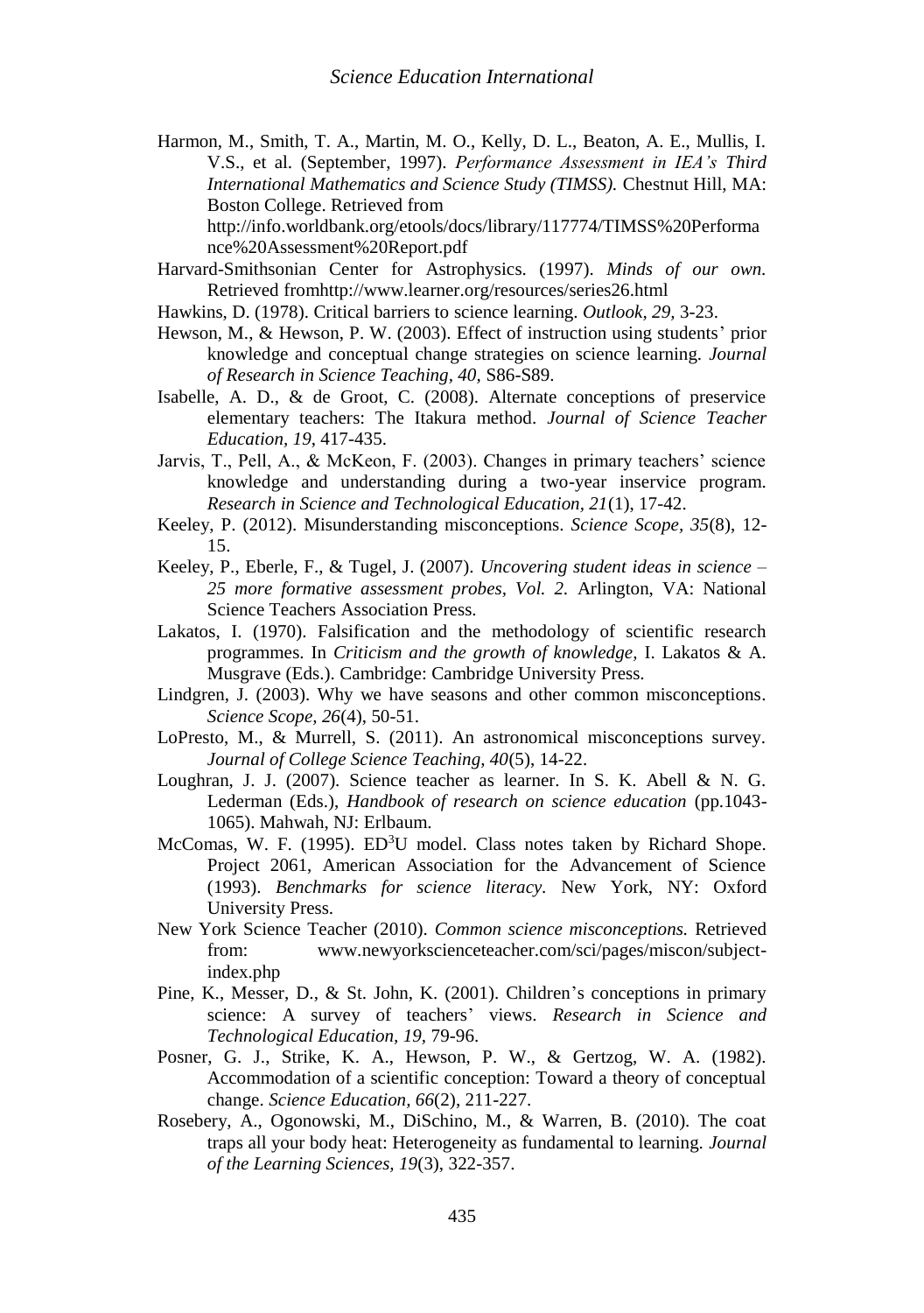- Southerland, S., Abrams, E., Cummins, C., & Anzelmo, J. (2001). Understanding students'explanations of biological phenomena: Conceptual frameworks or p-prims? *Science Education, 85,* 328-348.
- Toulmin, S. (1972). *Human understanding*. Princeton: Princeton University Press, 1972.
- Trundle, K. C., Atwood, R. K., & Christopher, J. E. (2007). A longitudinal study of conceptual change: Preservice elementary teachers' conceptions of moon phases. *Journal of Research in Science Teaching, 44*(2), 303-326.
- Viennot, L. (1979). Spontaneous reasoning in elementary dynamics. *European Journal of Science Education, 1,* 205-221.
- Watson, B.,& Konicek, R. (1990). Teaching for conceptual change: Confronting children's experience. *Phi Delta Kappan, 71*(9), 680-685.

#### **APPENDICES**

#### *Appendix 1: Practical Task*

### **Containers**

#### **Materials:**

Three containers labeled A, B, C respectively Three thermometers Stop watch or clock One cup of hot water (Be careful! Don't let it spill) Several card papers for fanning Paper towels One measuring cylinder

### Read the following instructions carefully:

**Task: Find out which container can best keep the temperature for the longest time.**

#### **Procedure:**

 Place the thermometers into three separate containers (A, B, C) and pour hot water into the containers separately.



- Read the temperature in each of the thermometers and record them on the data table.
- Now, you need to measure the temperature change in the three containers over a total of 10 minutes.
- $\rightarrow$  Determine the number of readings you are going to take